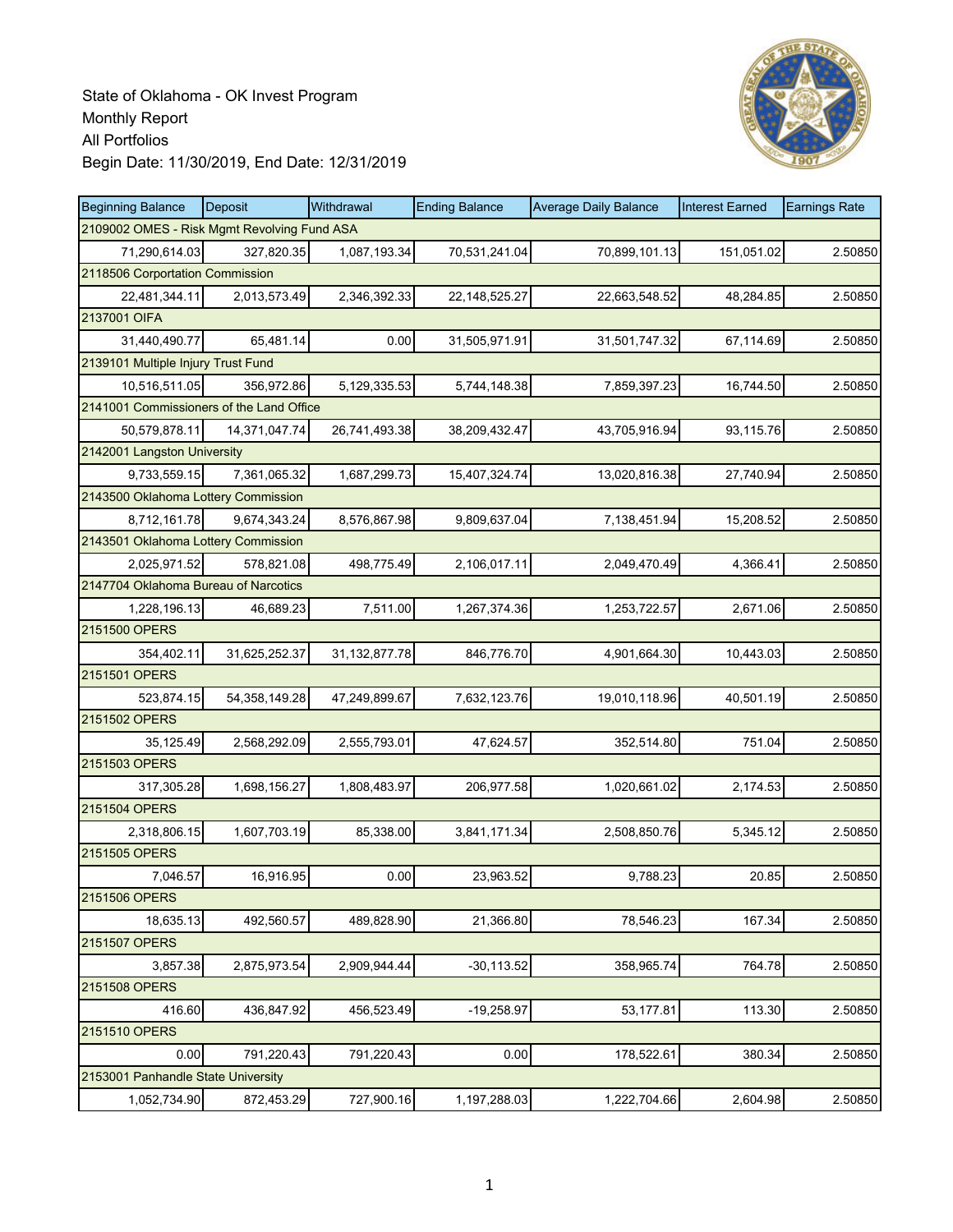| <b>Beginning Balance</b>                  | Deposit        | Withdrawal     | <b>Ending Balance</b> | <b>Average Daily Balance</b> | <b>Interest Earned</b> | <b>Earnings Rate</b> |  |  |  |
|-------------------------------------------|----------------|----------------|-----------------------|------------------------------|------------------------|----------------------|--|--|--|
| 2155701 OK Police Pension                 |                |                |                       |                              |                        |                      |  |  |  |
| 26,904,813.60                             | 6,154,992.46   | 10,051,428.68  | 23,008,377.38         | 29,582,975.70                | 63,026.73              | 2.50850              |  |  |  |
| 2169502 Tax Commission                    |                |                |                       |                              |                        |                      |  |  |  |
| 399,955,099.71                            | 401,694,740.77 | 396,457,023.34 | 405, 192, 817. 14     | 188,942,114.56               | 402,542.47             | 2.50850              |  |  |  |
| 2169520 Tax Commission                    |                |                |                       |                              |                        |                      |  |  |  |
| 416,269.14                                | 4,314,312.48   | 4,422,867.71   | 307,713.91            | 3,750,198.47                 | 7,989.82               | 2.50850              |  |  |  |
| 2169521 Tax Commission                    |                |                |                       |                              |                        |                      |  |  |  |
| 60,355,103.07                             | 61,102,770.47  | 60,736,685.47  | 60,721,188.07         | 30,270,844.13                | 64,492.24              | 2.50850              |  |  |  |
| 2174007 State Treasurer                   |                |                |                       |                              |                        |                      |  |  |  |
| 817,047.38                                | 159,587.02     | 0.00           | 976,634.40            | 966,338.46                   | 2,058.79               | 2.50850              |  |  |  |
| 2183006 DHS - CSED                        |                |                |                       |                              |                        |                      |  |  |  |
| 8,153,460.88                              | 11,186,876.92  | 10,718,029.37  | 8,622,308.43          | 7,958,005.65                 | 16,954.59              | 2.50850              |  |  |  |
| 7200039 Oklahoma Boll Weevil Eradication  |                |                |                       |                              |                        |                      |  |  |  |
| 2,735,721.69                              | 18,698.99      | 44,785.36      | 2,709,635.32          | 2,733,370.22                 | 5,823.46               | 2.50850              |  |  |  |
| 7200320 Department of Wildlife            |                |                |                       |                              |                        |                      |  |  |  |
| 1,092,717.97                              | 6,273,075.55   | 3,520,151.72   | 3,845,641.80          | 3,289,258.35                 | 7,007.79               | 2.50850              |  |  |  |
| 7200359 OERB                              |                |                |                       |                              |                        |                      |  |  |  |
| 16,038,134.71                             | 1,473,252.91   | 1,033,270.23   | 16,478,117.39         | 16,718,649.18                | 35,619.20              | 2.50850              |  |  |  |
| 7200370 OIFA                              |                |                |                       |                              |                        |                      |  |  |  |
| 641,099.98                                | 111,748.95     | 33,989.16      | 718,859.77            | 680,867.19                   | 1,450.59               | 2.50850              |  |  |  |
| 7200391 Multiple Injury Trust Fund        |                |                |                       |                              |                        |                      |  |  |  |
| 100,230.29                                | 200,366.56     | 172,270.12     | 128,326.73            | 192,183.88                   | 409.45                 | 2.50850              |  |  |  |
| 7200410 Commissioners of the Land Office  |                |                |                       |                              |                        |                      |  |  |  |
| 1,508,859.69                              | 3,161.72       | 87,639.81      | 1,424,381.60          | 1,496,007.40                 | 3,187.25               | 2.50850              |  |  |  |
| 7200435 Oklahoma Lottery Commission       |                |                |                       |                              |                        |                      |  |  |  |
| 3,389,441.84                              | 6,350,045.88   | 6,555,565.56   | 3,183,922.16          | 4,625,461.17                 | 9,854.58               | 2.50850              |  |  |  |
| 7200515 OPERS                             |                |                |                       |                              |                        |                      |  |  |  |
| 138,242.99                                | 505,245.46     | 584,163.56     | 59,324.89             | 338,407.95                   | 720.98                 | 2.50850              |  |  |  |
| 7200557 Oklahoma Police Pension           |                |                |                       |                              |                        |                      |  |  |  |
| 0.00                                      | 154,099.80     | 154,099.80     | 0.00                  | 85.47                        | 0.18                   | 2.50850              |  |  |  |
| 7200588 Real Estate Commission            |                |                |                       |                              |                        |                      |  |  |  |
| 372,536.84                                | 123,966.97     | 135,329.54     | 361,174.27            | 388,782.17                   | 828.30                 | 2.50850              |  |  |  |
| 7200830 Department of Human Services      |                |                |                       |                              |                        |                      |  |  |  |
| 52,898.37                                 | 110.11         | 70.00          | 52,938.48             | 52,952.66                    | 112.82                 | 2.50850              |  |  |  |
| 7201825 University Hospitals Authority    |                |                |                       |                              |                        |                      |  |  |  |
| 6,401,718.49                              | 14,089.48      | 355,103.44     | 6,060,704.53          | 6,070,777.67                 | 12,933.83              | 2.50850              |  |  |  |
| 7205090 OMES Risk Management Division/DSC |                |                |                       |                              |                        |                      |  |  |  |
| 33,879,131.77                             | 12,976,655.63  | 219,261.99     | 46,636,525.41         | 41,513,747.47                | 88,445.32              | 2.50850              |  |  |  |
| 7205204 JM Davis Arms & Historical Museum |                |                |                       |                              |                        |                      |  |  |  |
| 3,397.34                                  | 7.08           | 0.00           | 3,404.42              | 3,403.73                     | 7.25                   | 2.50850              |  |  |  |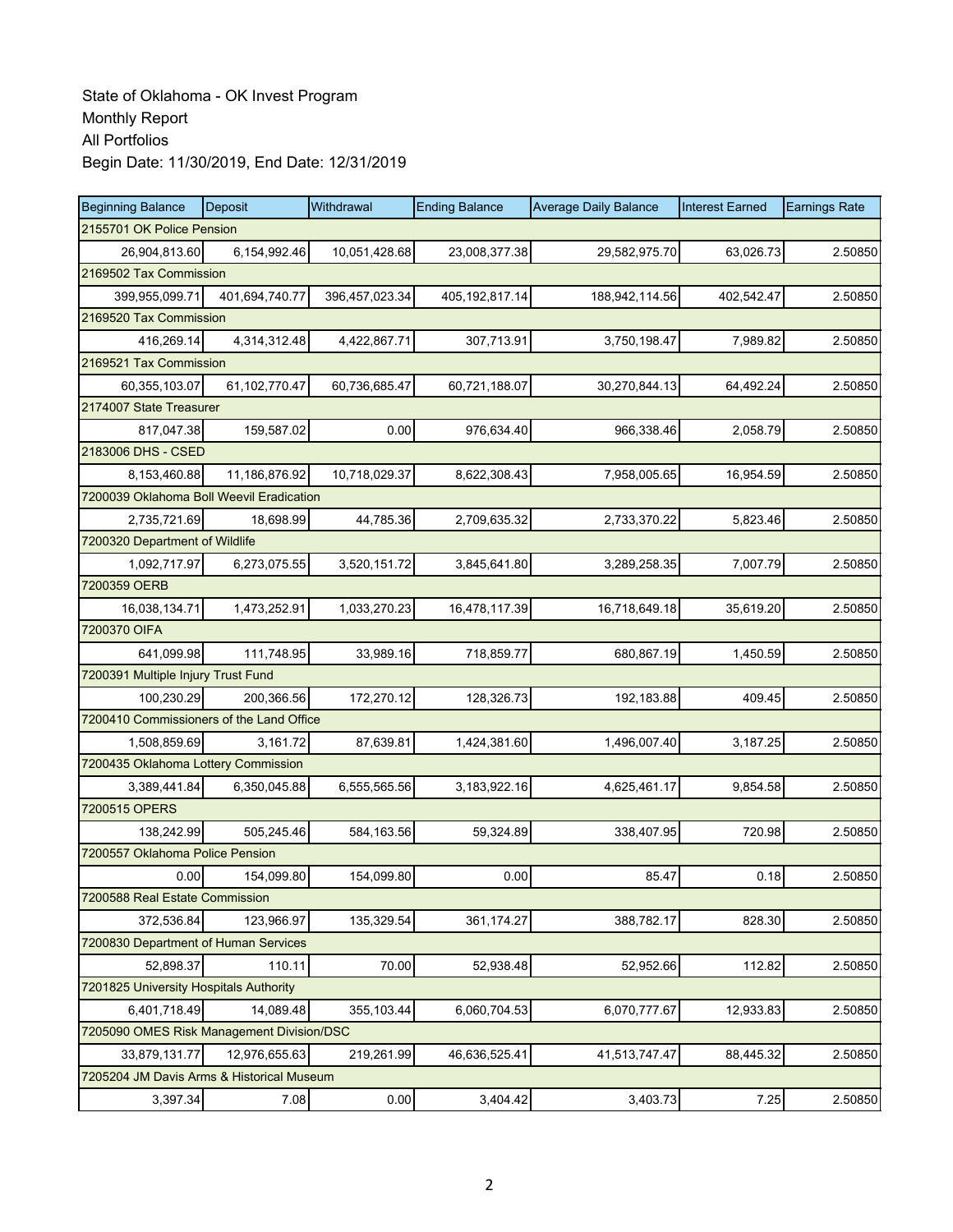| <b>Beginning Balance</b>                          | <b>Deposit</b> | Withdrawal   | <b>Ending Balance</b> | <b>Average Daily Balance</b> | <b>Interest Earned</b> | <b>Earnings Rate</b> |  |  |  |
|---------------------------------------------------|----------------|--------------|-----------------------|------------------------------|------------------------|----------------------|--|--|--|
| 7205320 Department of Wildlife                    |                |              |                       |                              |                        |                      |  |  |  |
| 758,413.23                                        | 119,814.37     | 14,204.08    | 864,023.52            | 814,995.43                   | 1,736.35               | 2.50850              |  |  |  |
| 7205359 Sustaining OK Energy Resources            |                |              |                       |                              |                        |                      |  |  |  |
| 5,323,206.95                                      | 283,409.32     | 35,706.55    | 5,570,909.72          | 5,495,442.51                 | 11,708.08              | 2.50850              |  |  |  |
| 7205435 Oklahoma Lottery Commission               |                |              |                       |                              |                        |                      |  |  |  |
| 170,811.91                                        | 7,204.83       | 3,900.00     | 174,116.74            | 175,967.89                   | 374.90                 | 2.50850              |  |  |  |
| 7205515 OPERS                                     |                |              |                       |                              |                        |                      |  |  |  |
| 432.111.98                                        | 64,654.32      | 0.00         | 496,766.30            | 456,063.90                   | 971.65                 | 2.50850              |  |  |  |
| 7205563 OK Bd for Private Vocational Schools      |                |              |                       |                              |                        |                      |  |  |  |
| 174,661.34                                        | 2,652.94       | 15,027.36    | 162,286.92            | 169,033.04                   | 360.13                 | 2.50850              |  |  |  |
| 7205630 Oklahoma Department of Securities         |                |              |                       |                              |                        |                      |  |  |  |
| 902,889.12                                        | 11,532.49      | 684.20       | 913,737.41            | 909,981.86                   | 1,938.72               | 2.50850              |  |  |  |
| 7205807 Oklahoma Health Care Authority            |                |              |                       |                              |                        |                      |  |  |  |
| 1,614,427.90                                      | 3,205.00       | 0.00         | 1,617,632.90          | 1,617,322.74                 | 3.445.72               | 2.50850              |  |  |  |
| 7210270 State Election Board                      |                |              |                       |                              |                        |                      |  |  |  |
| 4,685,053.89                                      | 9,808.63       | 40,362.13    | 4,654,500.39          | 4,666,828.57                 | 9,942.71               | 2.50850              |  |  |  |
| 7210320 Department of Wildlife                    |                |              |                       |                              |                        |                      |  |  |  |
| 7,089,490.16                                      | 1,097,553.31   | 185,545.51   | 8,001,497.96          | 7,597,156.09                 | 16,185.79              | 2.50850              |  |  |  |
| 7210350 Oklahoma Historical Society               |                |              |                       |                              |                        |                      |  |  |  |
| 28.38                                             | 0.06           | 0.00         | 28.44                 | 28.43                        | 0.06                   | 2.50850              |  |  |  |
| 7210400 Office of Juvenile Affairs                |                |              |                       |                              |                        |                      |  |  |  |
| 44,093.70                                         | 91.83          | 9,876.49     | 34,309.04             | 36,385.36                    | 77.52                  | 2.50850              |  |  |  |
| 7210410 Commissioners of the Land Office          |                |              |                       |                              |                        |                      |  |  |  |
| 7,642,413.72                                      | 15,916.86      | 0.00         | 7,658,330.58          | 7,656,790.24                 | 16,312.84              | 2.50850              |  |  |  |
| 7210515 OPERS                                     |                |              |                       |                              |                        |                      |  |  |  |
| 141,714.52                                        | 11,168.56      | 0.00         | 152,883.08            | 146,674.22                   | 312.49                 | 2.50850              |  |  |  |
| 7210570 State Board of Licensure for Professional |                |              |                       |                              |                        |                      |  |  |  |
| 455,475.26                                        | 948.61         | 0.00         | 456,423.87            | 456,332.07                   | 972.22                 | 2.50850              |  |  |  |
| 7210588 Real Estate Commission                    |                |              |                       |                              |                        |                      |  |  |  |
| 305,750.97                                        | 9,657.85       | 6,948.66     | 308,460.16            | 312,511.39                   | 665.81                 | 2.50850              |  |  |  |
| 7215270 State of Oklahoma Election Board          |                |              |                       |                              |                        |                      |  |  |  |
| 5,349,535.63                                      | 11,140.66      | 12,130.00    | 5,348,546.29          | 5,350,837.52                 | 11,400.00              | 2.50850              |  |  |  |
| 7215320 Department of Wildlife                    |                |              |                       |                              |                        |                      |  |  |  |
| 3,360,067.72                                      | 15,384.29      | 0.00         | 3,375,452.01          | 3,371,527.40                 | 7,183.06               | 2.50850              |  |  |  |
| 7215566 Tourism & Recreation Department           |                |              |                       |                              |                        |                      |  |  |  |
| 16,709,425.09                                     | 870,587.20     | 2,540,250.97 | 15,039,761.32         | 15,890,492.94                | 33,854.80              | 2.50850              |  |  |  |
| 7215585 Department of Public Safety               |                |              |                       |                              |                        |                      |  |  |  |
| 866,572.28                                        | 4,063.75       | 155,288.94   | 715,347.09            | 825,346.30                   | 1,758.41               | 2.50850              |  |  |  |
| 7215670 JD McCarty Center                         |                |              |                       |                              |                        |                      |  |  |  |
| 1,198,701.08                                      | 8,390.28       | 1,476.91     | 1,205,614.45          | 1,203,149.33                 | 2,563.32               | 2.50850              |  |  |  |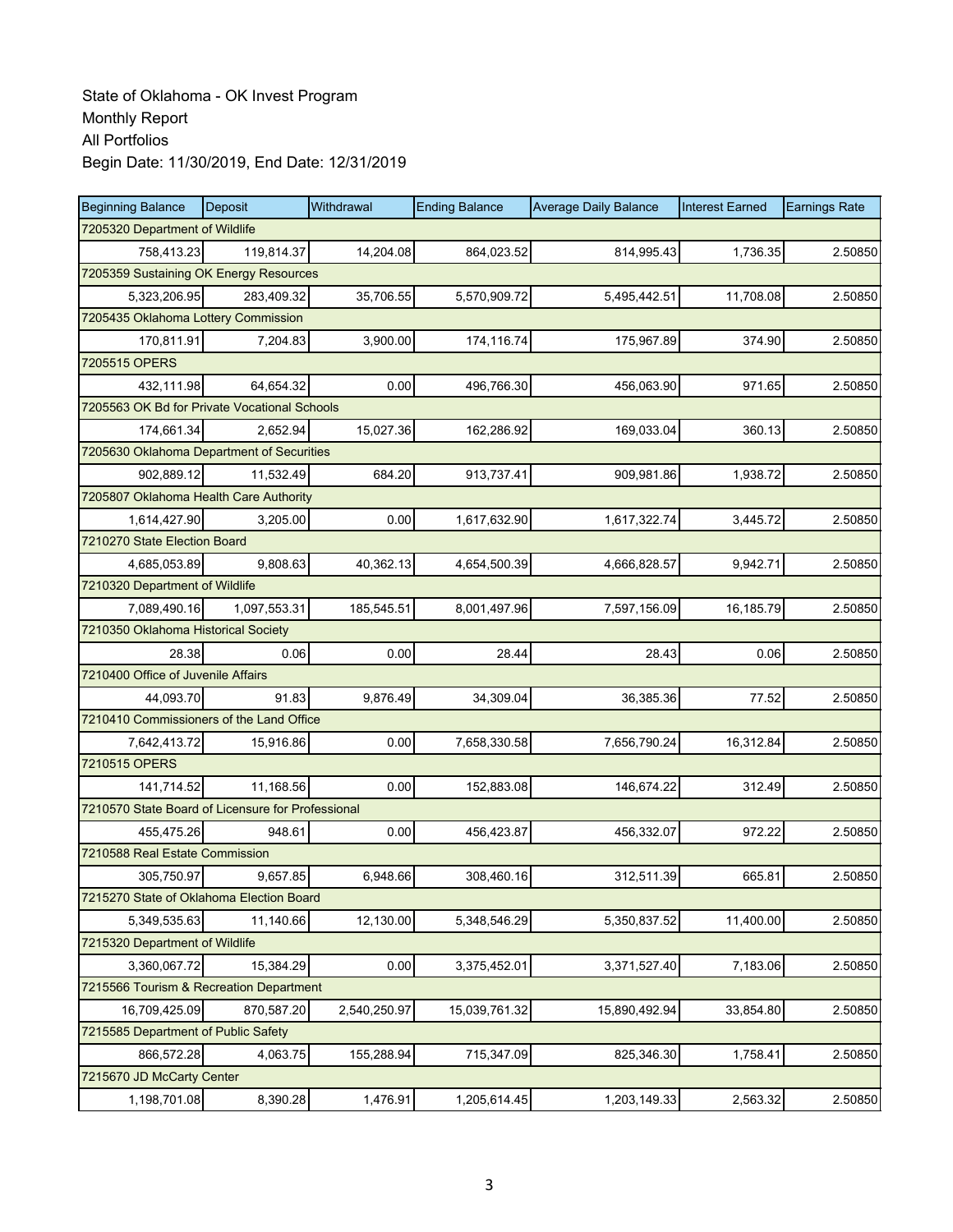| <b>Beginning Balance</b>                      | <b>Deposit</b>                    | Withdrawal   | <b>Ending Balance</b> | <b>Average Daily Balance</b> | <b>Interest Earned</b> | <b>Earnings Rate</b> |  |  |  |  |
|-----------------------------------------------|-----------------------------------|--------------|-----------------------|------------------------------|------------------------|----------------------|--|--|--|--|
| 7215825 University Hospitals Authority        |                                   |              |                       |                              |                        |                      |  |  |  |  |
| 2,459,613.08                                  | 6,078.50                          | 202,327.14   | 2,263,364.44          | 2,296,081.14                 | 4,891.82               | 2.50850              |  |  |  |  |
| 7216805 Department of Rehabilitation Services |                                   |              |                       |                              |                        |                      |  |  |  |  |
| 951,355.31                                    | 2,189.92                          | 86,698.95    | 866,846.28            | 904,926.50                   | 1,927.95               | 2.50850              |  |  |  |  |
|                                               | 7220090 OSF Building Project Fund |              |                       |                              |                        |                      |  |  |  |  |
| 0.42                                          | 0.00                              | 0.00         | 0.42                  | 0.42                         | 0.00                   | 2.50850              |  |  |  |  |
| 7220320 Dept of Wildlife Conservation         |                                   |              |                       |                              |                        |                      |  |  |  |  |
| 3,651,387.27                                  | 54,793.66                         | 59,928.88    | 3,646,252.05          | 3,656,643.90                 | 7,790.50               | 2.50850              |  |  |  |  |
| 7220585 Department of Public Safety           |                                   |              |                       |                              |                        |                      |  |  |  |  |
| 4,997,871.56                                  | 426.76                            | 9,561.40     | 4,988,736.92          | 4,993,743.84                 | 10,639.21              | 2.50850              |  |  |  |  |
| 7220830 Department of Human Services          |                                   |              |                       |                              |                        |                      |  |  |  |  |
| 13,291.92                                     | 27.68                             | 0.00         | 13,319.60             | 13,316.92                    | 28.37                  | 2.50850              |  |  |  |  |
| 7225040 Department of Agriculture             |                                   |              |                       |                              |                        |                      |  |  |  |  |
| 386,945.03                                    | 1,304.69                          | 833.34       | 387,416.38            | 387,419.16                   | 825.40                 | 2.50850              |  |  |  |  |
| 7225830 Department of Human Services          |                                   |              |                       |                              |                        |                      |  |  |  |  |
| 2,610,025.62                                  | 37,152.00                         | 0.00         | 2,647,177.62          | 2,627,389.56                 | 5,597.67               | 2.50850              |  |  |  |  |
| 7230220 Oklahoma Crime Victims Compensation   |                                   |              |                       |                              |                        |                      |  |  |  |  |
| 3,247,326.27                                  | 431,357.61                        | 696,449.32   | 2,982,234.56          | 3,101,912.84                 | 6,608.65               | 2.50850              |  |  |  |  |
| 7230345 Department of Transportation          |                                   |              |                       |                              |                        |                      |  |  |  |  |
| 3,711,084.28                                  | 397,509.75                        | 0.00         | 4,108,594.03          | 3,937,286.28                 | 8,388.42               | 2.50850              |  |  |  |  |
| 7230695 Tax Commission                        |                                   |              |                       |                              |                        |                      |  |  |  |  |
| 509,000.25                                    | 1,027,042.71                      | 1,023,430.96 | 512,612.00            | 567,868.71                   | 1,209.85               | 2.50850              |  |  |  |  |
| 7230807 Health Care Authority                 |                                   |              |                       |                              |                        |                      |  |  |  |  |
| 99,692.14                                     | 6,841,963.47                      | 6,652,383.10 | 289,272.51            | 1,441,430.17                 | 3,070.98               | 2.50850              |  |  |  |  |
| 7235605 Regents for Higher Education          |                                   |              |                       |                              |                        |                      |  |  |  |  |
| 3,228,703.78                                  | 861,647.38                        | 135,201.00   | 3,955,150.16          | 3,752,036.06                 | 7,993.74               | 2.50850              |  |  |  |  |
| 7240807 Health Care Authority                 |                                   |              |                       |                              |                        |                      |  |  |  |  |
| 13,403,550.78                                 | 27,915.59                         | 0.00         | 13,431,466.37         | 13,428,764.86                | 28,610.08              | 2.50850              |  |  |  |  |
| 7244090 OMES Dept of Central Services         |                                   |              |                       |                              |                        |                      |  |  |  |  |
| 841,527.01                                    | 376,885.34                        | 225,471.96   | 992,940.39            | 1,036,964.67                 | 2,209.26               | 2.50850              |  |  |  |  |
| 7245807 Health Care Authority                 |                                   |              |                       |                              |                        |                      |  |  |  |  |
| 10,926,958.59                                 | 3,390,765.38                      | 2,804,252.62 | 11,513,471.35         | 11,707,598.63                | 24,943.12              | 2.50850              |  |  |  |  |
| 7255090 Department of Central Services        |                                   |              |                       |                              |                        |                      |  |  |  |  |
| 1,113,539.78                                  | 2,548.55                          | 577.36       | 1,115,510.97          | 1,115,729.80                 | 2,377.07               | 2.50850              |  |  |  |  |
| 7255585 Oklahoma Dept of Public Safety        |                                   |              |                       |                              |                        |                      |  |  |  |  |
| 10,668.22                                     | 22.22                             | 0.00         | 10,690.44             | 10,688.29                    | 22.77                  | 2.50850              |  |  |  |  |
| 7260090 OMES Risk Management Division         |                                   |              |                       |                              |                        |                      |  |  |  |  |
| 5,443,635.49                                  | 56,578.17                         | 8,879.26     | 5,491,334.40          | 5,476,129.03                 | 11,666.93              | 2.50850              |  |  |  |  |
| 7265090 Risk Management Fund                  |                                   |              |                       |                              |                        |                      |  |  |  |  |
| 100,298.21                                    | 250,317.70                        | 158,906.60   | 191,709.31            | 194,762.58                   | 414.94                 | 2.50850              |  |  |  |  |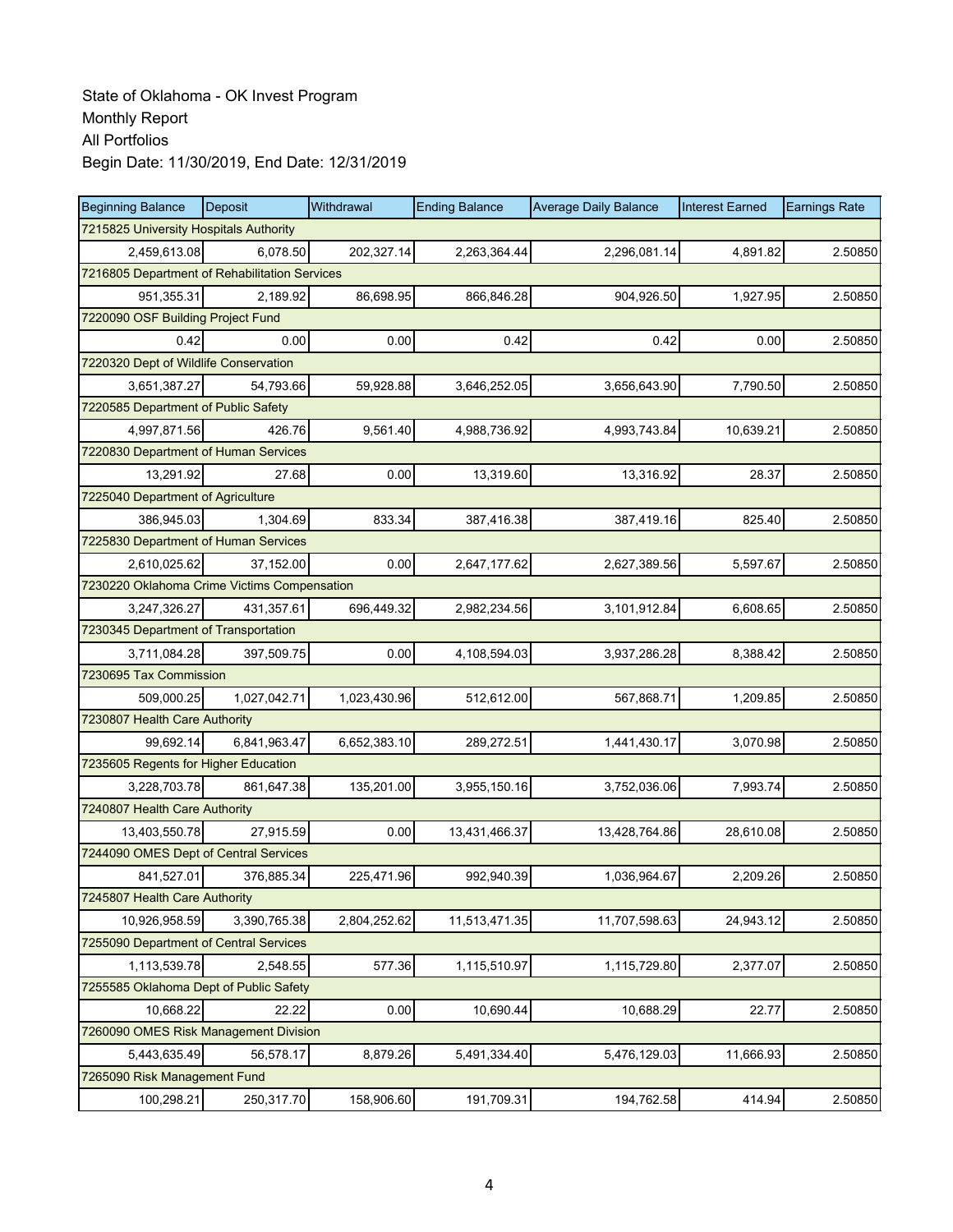| <b>Beginning Balance</b>                           | Deposit       | Withdrawal   | <b>Ending Balance</b> | <b>Average Daily Balance</b> | <b>Interest Earned</b> | <b>Earnings Rate</b> |  |  |  |
|----------------------------------------------------|---------------|--------------|-----------------------|------------------------------|------------------------|----------------------|--|--|--|
| 7275740 OST - SEED                                 |               |              |                       |                              |                        |                      |  |  |  |
| 33,517.29                                          | 70.30         | 550.04       | 33,037.55             | 33,350.12                    | 71.05                  | 2.50850              |  |  |  |
| 7280090 OMES DCS Property Distribution             |               |              |                       |                              |                        |                      |  |  |  |
| 1,039,401.07                                       | 27,522.17     | 62,693.22    | 1,004,230.02          | 1,009,392.11                 | 2,150.52               | 2.50850              |  |  |  |
| 7280345 Department of Transportation               |               |              |                       |                              |                        |                      |  |  |  |
| 1,787,334.19                                       | 534,254.13    | 2,321,588.32 | 0.00                  | 1,864,355.31                 | 3,972.02               | 2.50850              |  |  |  |
| 7285345 Department of Transportation               |               |              |                       |                              |                        |                      |  |  |  |
| 194,064,412.51                                     | 14,330,327.59 | 7,699,334.68 | 200,695,405.42        | 200,046,239.64               | 426,199.88             | 2.50850              |  |  |  |
| 7295090 Emergency & Transportation                 |               |              |                       |                              |                        |                      |  |  |  |
| 6,521,921.52                                       | 0.00          | 42,000.00    | 6,479,921.52          | 6,490,760.23                 | 13,828.61              | 2.50850              |  |  |  |
| 7296150 University of Science & Arts               |               |              |                       |                              |                        |                      |  |  |  |
| 40.35                                              | 0.08          | 0.00         | 40.43                 | 40.42                        | 0.09                   | 2.50850              |  |  |  |
| 7303000 Tobacco Litigation Escrow Fund             |               |              |                       |                              |                        |                      |  |  |  |
| 29,247.75                                          | 60.91         | 0.00         | 29,308.66             | 29,302.77                    | 62.43                  | 2.50850              |  |  |  |
| 7360566 Tourism & Recreation Department            |               |              |                       |                              |                        |                      |  |  |  |
| 6,407,566.34                                       | 19,934.10     | 0.00         | 6,427,500.44          | 6,422,015.74                 | 13,682.15              | 2.50850              |  |  |  |
| 7401105 OCIA NACEA Construction Series 2018B       |               |              |                       |                              |                        |                      |  |  |  |
| 20,500,388.84                                      | 42,695.94     | 735,808.50   | 19,807,276.28         | 19,826,880.17                | 42,241.30              | 2.50850              |  |  |  |
| 7402105 OCIA Tourism Construction Fund Series 2018 |               |              |                       |                              |                        |                      |  |  |  |
| 9,449,820.34                                       | 19,681.15     | 0.00         | 9,469,501.49          | 9,467,596.86                 | 20,170.78              | 2.50850              |  |  |  |
| 7403292 Oklahoma Department of Environmental Quali |               |              |                       |                              |                        |                      |  |  |  |
| 75,641.06                                          | 157.49        | 0.00         | 75,798.55             | 75,783.31                    | 161.46                 | 2.50850              |  |  |  |
| 7405220 District Attorneys Council                 |               |              |                       |                              |                        |                      |  |  |  |
| 4,580,480.34                                       | 4,797.66      | 192,435.87   | 4,392,842.13          | 4,528,860.52                 | 9,648.77               | 2.50850              |  |  |  |
| 7406105 OCIA Tourism Revenue Fund Series 2018A     |               |              |                       |                              |                        |                      |  |  |  |
| 934.61                                             | 43,205.97     | 44,140.58    | 0.00                  | 5,014.64                     | 10.68                  | 2.50850              |  |  |  |
| 7408105 OCIA                                       |               |              |                       |                              |                        |                      |  |  |  |
| 11,664.87                                          | 538,994.23    | 550,659.10   | 0.00                  | 183.960.49                   | 391.93                 | 2.50850              |  |  |  |
| 7409105 OCIA NACEA Revenue Series 2018B            |               |              |                       |                              |                        |                      |  |  |  |
| 670.33                                             | 89,337.12     | 90,007.45    | 0.00                  | 9,384.88                     | 19.99                  | 2.50850              |  |  |  |
| 7410105 OCIA Capitol Repair Construction Series 20 |               |              |                       |                              |                        |                      |  |  |  |
| 20.203.767.47                                      | 47,483.33     | 6,474,205.10 | 13,777,045.70         | 17,706,383.49                | 37,723.57              | 2.50850              |  |  |  |
| 7411105 OCIA Capitol Repair Revenue Series 2018C   |               |              |                       |                              |                        |                      |  |  |  |
| 3,127.69                                           | 496,776.59    | 499,904.28   | 0.00                  | 163,150.91                   | 347.59                 | 2.50850              |  |  |  |
| 7412105 OCIA                                       |               |              |                       |                              |                        |                      |  |  |  |
| 15,241.77                                          | 1,255,377.09  | 1,270,618.86 | 0.00                  | 337,567.23                   | 719.19                 | 2.50850              |  |  |  |
| 7415105 OCIA DOC Construction Series 2018D         |               |              |                       |                              |                        |                      |  |  |  |
| 103,750,928.05                                     | 218,442.45    | 2,759,183.08 | 101,210,187.42        | 102,452,919.56               | 218,276.65             | 2.50850              |  |  |  |
| 7416000 OSF - Oil Overcharge                       |               |              |                       |                              |                        |                      |  |  |  |
| 284,226.70                                         | 591.96        | 0.00         | 284,818.66            | 284,761.37                   | 606.69                 | 2.50850              |  |  |  |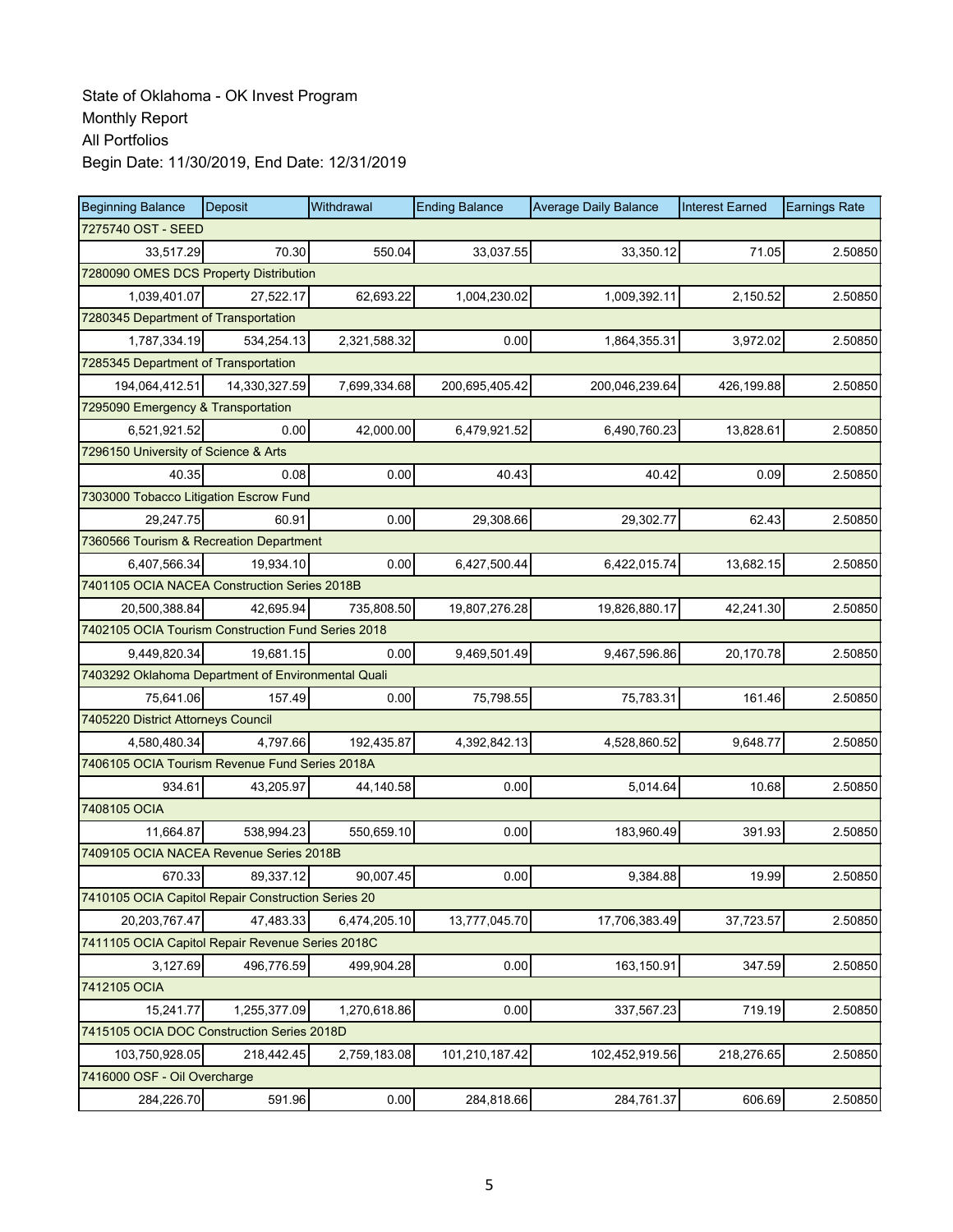| <b>Beginning Balance</b>                       | Deposit                               | Withdrawal   | <b>Ending Balance</b> | <b>Average Daily Balance</b> | <b>Interest Earned</b> | <b>Earnings Rate</b> |  |  |  |
|------------------------------------------------|---------------------------------------|--------------|-----------------------|------------------------------|------------------------|----------------------|--|--|--|
|                                                | 7416105 OCIA DOC Revenue Series 2018D |              |                       |                              |                        |                      |  |  |  |
| 0.00                                           | 912,321.68                            | 912,321.68   | 0.00                  | 294,879.09                   | 628.24                 | 2.50850              |  |  |  |
| 7416160 Department of Commerce                 |                                       |              |                       |                              |                        |                      |  |  |  |
| 2,878,778.74                                   | 10,548.04                             | 0.00         | 2,889,326.78          | 2,885,512.33                 | 6,147.60               | 2.50850              |  |  |  |
| 7419105 OCIA                                   |                                       |              |                       |                              |                        |                      |  |  |  |
| 843,269.23                                     | 938,289.61                            | 1,078,836.98 | 702,721.86            | 1,147,953.08                 | 2,445.72               | 2.50850              |  |  |  |
| 7420105 OCIA                                   |                                       |              |                       |                              |                        |                      |  |  |  |
| 5,178,296.80                                   | 10,784.84                             | 0.00         | 5,189,081.64          | 5,188,037.95                 | 11,053.15              | 2.50850              |  |  |  |
| 7424105 OCIA                                   |                                       |              |                       |                              |                        |                      |  |  |  |
| 1,457.19                                       | 207,358.11                            | 208,815.30   | 0.00                  | 28,032.81                    | 59.72                  | 2.50850              |  |  |  |
| 7426000 OSF - Oil Overcharge                   |                                       |              |                       |                              |                        |                      |  |  |  |
| 2,374,859.15                                   | 4,946.12                              | 0.00         | 2,379,805.27          | 2,379,326.61                 | 5,069.17               | 2.50850              |  |  |  |
| 7426160 Department of Commerce                 |                                       |              |                       |                              |                        |                      |  |  |  |
| 12,727,404.29                                  | 29,767.92                             | 0.00         | 12,757,172.21         | 12,753,645.86                | 27, 171.73             | 2.50850              |  |  |  |
| 7427105 OCIA-Revenue Series 2019B              |                                       |              |                       |                              |                        |                      |  |  |  |
| 44,015,321.79                                  | 91,670.70                             | 1,848,595.55 | 42,258,396.94         | 42,754,300.99                | 91,088.33              | 2.50850              |  |  |  |
| 7428105 OCIA Endowed Chairs Fund               |                                       |              |                       |                              |                        |                      |  |  |  |
| 20.766.11                                      | 958,672.03                            | 979,438.14   | 0.00                  | 327,213.52                   | 697.13                 | 2.50850              |  |  |  |
| 7429105 OCIA                                   |                                       |              |                       |                              |                        |                      |  |  |  |
| 1.38                                           | 0.00                                  | 0.00         | 1.38                  | 1.38                         | 0.00                   | 2.50850              |  |  |  |
| 7430010 Oklahoma State University              |                                       |              |                       |                              |                        |                      |  |  |  |
| 693,554.38                                     | 2,713,926.67                          | 2,383,935.50 | 1,023,545.55          | 1,342,351.64                 | 2,859.89               | 2.50850              |  |  |  |
| 7430011 Oklahoma State University              |                                       |              |                       |                              |                        |                      |  |  |  |
| 782,690.21                                     | 1,474,816.87                          | 1,501,235.12 | 756,271.96            | 973,659.86                   | 2,074.39               | 2.50850              |  |  |  |
| 7430012 Oklahoma State University              |                                       |              |                       |                              |                        |                      |  |  |  |
| 412,522.33                                     | 1,478,180.78                          | 888,686.15   | 1,002,016.96          | 1,073,881.08                 | 2,287.91               | 2.50850              |  |  |  |
| 7430013 Oklahoma State University              |                                       |              |                       |                              |                        |                      |  |  |  |
| 1,657,352.55                                   | 3.588.68                              | 84,235.90    | 1,576,705.33          | 1,610,315.07                 | 3,430.79               | 2.50850              |  |  |  |
| 7430014 Oklahoma State University              |                                       |              |                       |                              |                        |                      |  |  |  |
| 683,732.15                                     | 495,608.07                            | 491,093.68   | 688,246.54            | 760,989.36                   | 1,621.29               | 2.50850              |  |  |  |
| 7430015 Oklahoma State University              |                                       |              |                       |                              |                        |                      |  |  |  |
| 433,470.59                                     | 2,483,133.31                          | 2,288,456.23 | 628,147.67            | 548,843.44                   | 1,169.31               | 2.50850              |  |  |  |
| 7430016 Oklahoma State University              |                                       |              |                       |                              |                        |                      |  |  |  |
| 163,659.28                                     | 340.85                                | 0.00         | 164,000.13            | 163,967.14                   | 349.33                 | 2.50850              |  |  |  |
| 7430420 Langston University                    |                                       |              |                       |                              |                        |                      |  |  |  |
| 2,291,635.85                                   | 1,211,367.95                          | 2,417,030.15 | 1,085,973.65          | 1,217,613.71                 | 2,594.13               | 2.50850              |  |  |  |
| 7430461 Rogers State College                   |                                       |              |                       |                              |                        |                      |  |  |  |
| 859,893.05                                     | 586,770.52                            | 142,396.41   | 1,304,267.16          | 995,991.07                   | 2,121.97               | 2.50850              |  |  |  |
| 7430505 Northwestern Oklahoma State University |                                       |              |                       |                              |                        |                      |  |  |  |
| 42,110.57                                      | 125,797.37                            | 105,120.04   | 62,787.90             | 67,668.00                    | 144.17                 | 2.50850              |  |  |  |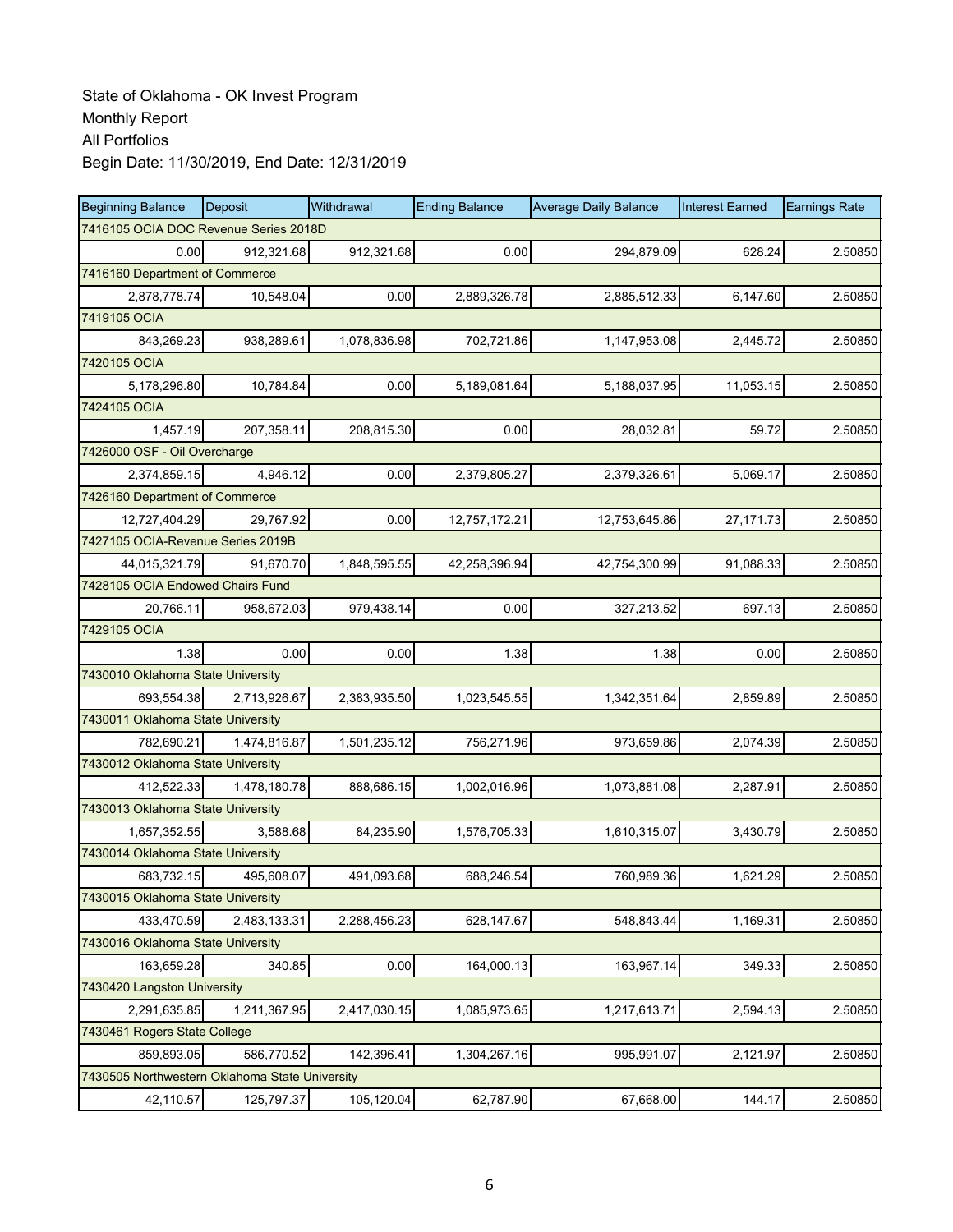| <b>Beginning Balance</b>                       | Deposit       | Withdrawal   | <b>Ending Balance</b> | <b>Average Daily Balance</b> | <b>Interest Earned</b> | <b>Earnings Rate</b> |  |  |  |
|------------------------------------------------|---------------|--------------|-----------------------|------------------------------|------------------------|----------------------|--|--|--|
| 7430530 Panhandle State University             |               |              |                       |                              |                        |                      |  |  |  |
| 306,596.55                                     | 174,339.85    | 457,596.33   | 23,340.07             | 40,755.12                    | 86.83                  | 2.50850              |  |  |  |
| 7430665 Southwestern Oklahoma State University |               |              |                       |                              |                        |                      |  |  |  |
| 2,056,507.29                                   | 28,153.65     | 107,110.93   | 1,977,550.01          | 2,007,085.89                 | 4,276.11               | 2.50850              |  |  |  |
| 7430760 University of Oklahoma                 |               |              |                       |                              |                        |                      |  |  |  |
| 14,818,296.89                                  | 10,704,226.91 | 9,622,501.71 | 15,900,022.09         | 15,737,626.68                | 33,529.12              | 2.50850              |  |  |  |
| 7430770 OUHSC                                  |               |              |                       |                              |                        |                      |  |  |  |
| 57,838,381.64                                  | 16,366,806.54 | 9,498,984.92 | 64,706,203.26         | 62,636,786.00                | 133,448.10             | 2.50850              |  |  |  |
| 7430773 Oklahoma State University              |               |              |                       |                              |                        |                      |  |  |  |
| 1,246,558.58                                   | 1,702,583.95  | 1,263,384.38 | 1,685,758.15          | 1,623,319.84                 | 3,458.49               | 2.50850              |  |  |  |
| 7432105 OCIA 2009A Construction Fund           |               |              |                       |                              |                        |                      |  |  |  |
| 1,285.65                                       | 2.68          | 0.00         | 1,288.33              | 1,288.07                     | 2.74                   | 2.50850              |  |  |  |
| 7434105 OCIA                                   |               |              |                       |                              |                        |                      |  |  |  |
| 4,228.57                                       | 224,775.84    | 229,004.41   | 0.00                  | 54.943.04                    | 117.06                 | 2.50850              |  |  |  |
| 7436000 OSF - Oil Overcharge                   |               |              |                       |                              |                        |                      |  |  |  |
| 2,604.69                                       | 5.42          | 0.00         | 2,610.11              | 2,609.59                     | 5.56                   | 2.50850              |  |  |  |
| 7436105 OCIA                                   |               |              |                       |                              |                        |                      |  |  |  |
| 567.79                                         | 64,937.83     | 65,505.62    | 0.00                  | 17,289.38                    | 36.84                  | 2.50850              |  |  |  |
| 7437105 OCIA                                   |               |              |                       |                              |                        |                      |  |  |  |
| 70,973,747.90                                  | 147,817.08    | 0.00         | 71,121,564.98         | 71,107,260.10                | 151,494.50             | 2.50850              |  |  |  |
| 7438105 OCIA                                   |               |              |                       |                              |                        |                      |  |  |  |
| 289.14                                         | 198,400.61    | 198,689.75   | 0.00                  | 64,352.55                    | 137.10                 | 2.50850              |  |  |  |
| 7440105 OCIA Operations & Maintenance          |               |              |                       |                              |                        |                      |  |  |  |
| 9.65                                           | 0.02          | 0.00         | 9.67                  | 9.67                         | 0.02                   | 2.50850              |  |  |  |
| 7442105 OCIA                                   |               |              |                       |                              |                        |                      |  |  |  |
| 13,375.75                                      | 1,164,129.23  | 1,177,504.98 | 0.00                  | 312,394.31                   | 665.56                 | 2.50850              |  |  |  |
| 7443105 OCIA                                   |               |              |                       |                              |                        |                      |  |  |  |
| 271,488.59                                     | 379.938.65    | 425,702.26   | 225,724.98            | 365,333.89                   | 778.35                 | 2.50850              |  |  |  |
| 7444835 Water Resources Board                  |               |              |                       |                              |                        |                      |  |  |  |
| 5,531,650.59                                   | 1,465,568.47  | 174,055.39   | 6,823,163.67          | 6,833,856.80                 | 14,559.58              | 2.50850              |  |  |  |
| 7445105 Oklahoma Capital Improvement           |               |              |                       |                              |                        |                      |  |  |  |
| 9,325.45                                       | 801.406.42    | 810,731.87   | 0.00                  | 266,790.42                   | 568.40                 | 2.50850              |  |  |  |
| 7445835 Water Resources Board                  |               |              |                       |                              |                        |                      |  |  |  |
| 4,225,464.51                                   | 1,266,316.30  | 396,857.13   | 5,094,923.68          | 5, 164, 142. 79              | 11,002.24              | 2.50850              |  |  |  |
| 7446105 Capital Improvement Authority          |               |              |                       |                              |                        |                      |  |  |  |
| 560,222.67                                     | 1,166.78      | 0.00         | 561,389.45            | 561,276.54                   | 1,195.80               | 2.50850              |  |  |  |
| 7447105 OCIA                                   |               |              |                       |                              |                        |                      |  |  |  |
| 3,181.04                                       | 243,034.13    | 246,215.17   | 0.00                  | 44,808.50                    | 95.46                  | 2.50850              |  |  |  |
| 7448105 OCIA                                   |               |              |                       |                              |                        |                      |  |  |  |
| 435.12                                         | 0.91          | 0.00         | 436.03                | 435.94                       | 0.93                   | 2.50850              |  |  |  |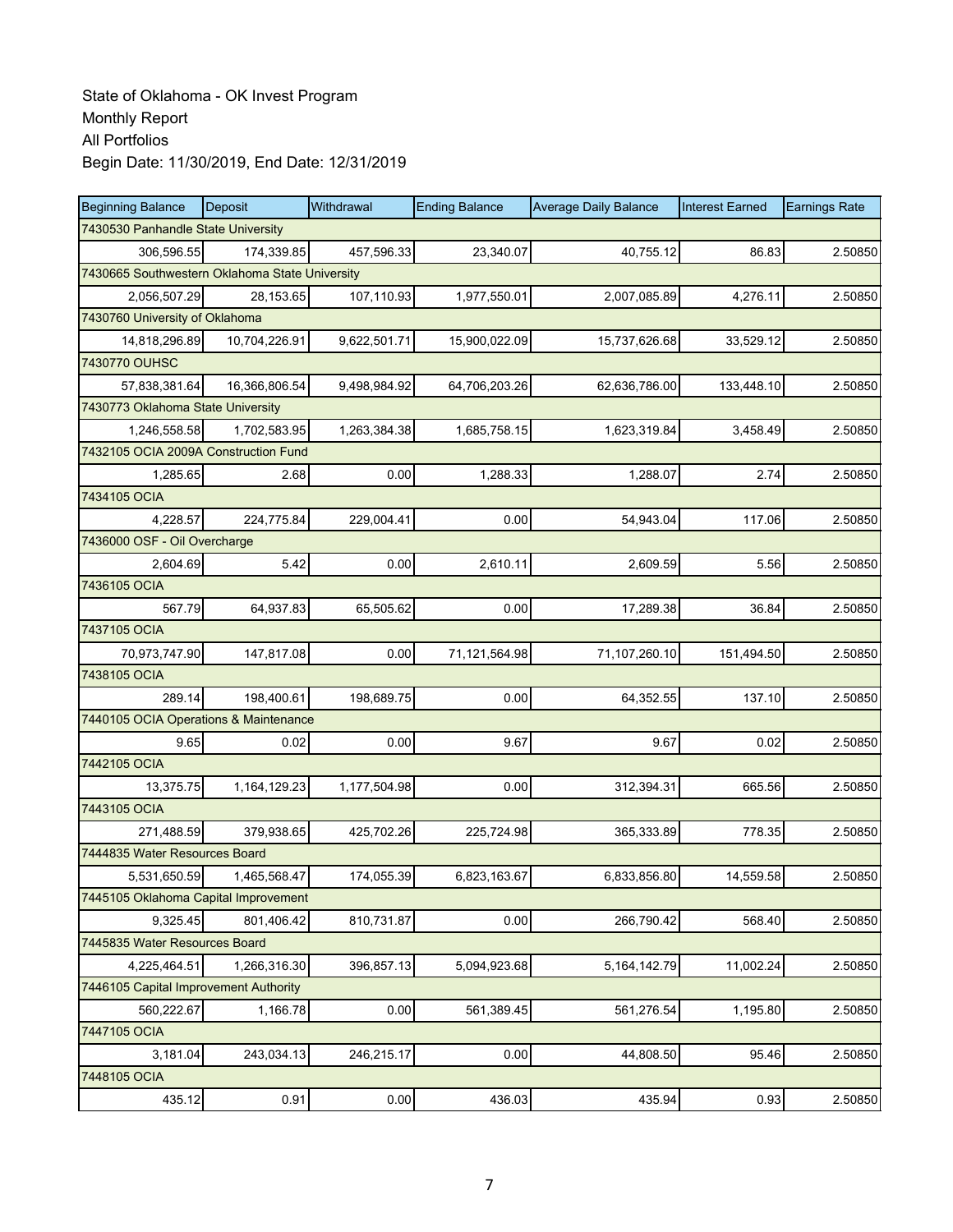| <b>Beginning Balance</b>                 | Deposit      | Withdrawal   | <b>Ending Balance</b> | <b>Average Daily Balance</b> | <b>Interest Earned</b> | <b>Earnings Rate</b> |
|------------------------------------------|--------------|--------------|-----------------------|------------------------------|------------------------|----------------------|
| 7449105 OCIA                             |              |              |                       |                              |                        |                      |
| 4.64                                     | 0.01         | 0.00         | 4.65                  | 4.65                         | 0.01                   | 2.50850              |
| 7455105 OCIA                             |              |              |                       |                              |                        |                      |
| 4,101.71                                 | 352,785.79   | 356,887.50   | 0.00                  | 117,440.49                   | 250.21                 | 2.50850              |
| 7455160 Department of Commerce           |              |              |                       |                              |                        |                      |
| 311,093.56                               | 60,566.89    | 12,116.67    | 359,543.78            | 332,983.39                   | 709.42                 | 2.50850              |
| 7460100 Cameron University               |              |              |                       |                              |                        |                      |
| 653,795.85                               | 1,364.75     | 2,254.85     | 652,905.75            | 653,017.85                   | 1,391.26               | 2.50850              |
| 7460760 University of Oklahoma           |              |              |                       |                              |                        |                      |
| 164,531.72                               | 342.67       | 0.00         | 164,874.39            | 164,841.23                   | 351.20                 | 2.50850              |
| 7462105 OK Capital Improvement Authority |              |              |                       |                              |                        |                      |
| 5,954.48                                 | 492,352.63   | 498,307.11   | 0.00                  | 132,372.65                   | 282.02                 | 2.50850              |
| 7464105 OCIA                             |              |              |                       |                              |                        |                      |
| 22.028.738.81                            | 42,651.78    | 52,788.84    | 22,018,601.75         | 22,028,229.42                | 46,931.29              | 2.50850              |
| 7470010 Oklahoma State University        |              |              |                       |                              |                        |                      |
| 1,839,298.24                             | 3,838.68     | 591,016.33   | 1,252,120.59          | 1,347,584.41                 | 2,871.04               | 2.50850              |
| 7470014 Oklahoma State University        |              |              |                       |                              |                        |                      |
| 2,124,937.86                             | 4,442.21     | 1,546,904.76 | 582,475.31            | 982,427.28                   | 2,093.07               | 2.50850              |
| 7470230 East Central University          |              |              |                       |                              |                        |                      |
| 0.11                                     | 0.00         | 0.00         | 0.11                  | 0.11                         | 0.00                   | 2.50850              |
| 7471835 Water Resources Board            |              |              |                       |                              |                        |                      |
| 839,579.79                               | 1,922.15     | 0.00         | 841,501.94            | 841,315.93                   | 1,792.43               | 2.50850              |
| 7472835 Water Resources Board            |              |              |                       |                              |                        |                      |
| 95,280,779.92                            | 101,295.23   | 7,466,836.88 | 87,915,238.27         | 91,070,109.20                | 194,025.49             | 2.50850              |
| 7473835 Water Resources Board            |              |              |                       |                              |                        |                      |
| 5,404,298.64                             | 13,759.76    | 3,357,918.60 | 2,060,139.80          | 2,920,548.75                 | 6,222.25               | 2.50850              |
| 7475750 Tulsa Community College          |              |              |                       |                              |                        |                      |
| 5.843.75                                 | 12.17        | 0.00         | 5.855.92              | 5,854.74                     | 12.47                  | 2.50850              |
| 7476760 University of Oklahoma           |              |              |                       |                              |                        |                      |
| 13,738,404.51                            | 28,830.15    | 27,384.23    | 13,739,850.43         | 13,750,357.41                | 29,295.23              | 2.50850              |
| 7479010 Oklahoma State University        |              |              |                       |                              |                        |                      |
| 41,146.93                                | 100.440.87   | 0.00         | 141,587.80            | 112,467.24                   | 239.61                 | 2.50850              |
| 7480230 East Central University          |              |              |                       |                              |                        |                      |
| 0.68                                     | 0.00         | 0.00         | 0.68                  | 0.68                         | 0.00                   | 2.50850              |
| 7481230 East Central University          |              |              |                       |                              |                        |                      |
| 0.04                                     | 0.00         | 0.00         | 0.04                  | 0.04                         | 0.00                   | 2.50850              |
| 7481633 Oklahoma City Community College  |              |              |                       |                              |                        |                      |
| 0.03                                     | 0.00         | 0.00         | 0.03                  | 0.03                         | 0.00                   | 2.50850              |
| 7482105 OCIA                             |              |              |                       |                              |                        |                      |
| 15,319.24                                | 1,248,280.41 | 1,263,599.65 | 0.00                  | 335,796.36                   | 715.42                 | 2.50850              |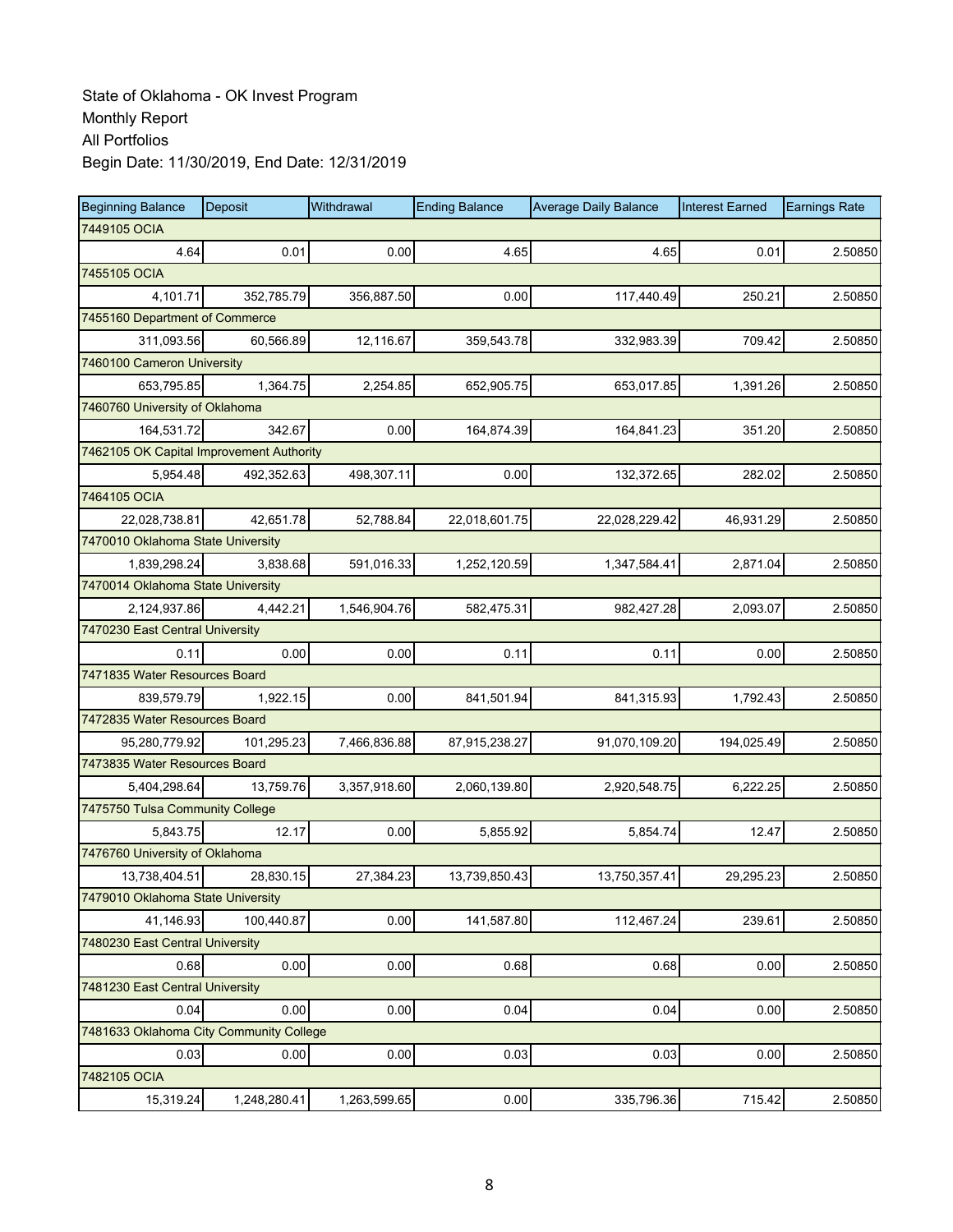| <b>Beginning Balance</b>                       | Deposit    | Withdrawal   | <b>Ending Balance</b> | <b>Average Daily Balance</b> | <b>Interest Earned</b> | <b>Earnings Rate</b> |
|------------------------------------------------|------------|--------------|-----------------------|------------------------------|------------------------|----------------------|
| 7483633 OCCC 2010 Bond                         |            |              |                       |                              |                        |                      |
| 0.06                                           | 0.00       | 0.00         | 0.06                  | 0.06                         | 0.00                   | 2.50850              |
| 7485010 Oklahoma State University              |            |              |                       |                              |                        |                      |
| 2,937,505.58                                   | 6,306.79   | 1,889,103.80 | 1,054,708.57          | 1,669,031.20                 | 3,555.88               | 2.50850              |
| 7486010 Oklahoma State University              |            |              |                       |                              |                        |                      |
| 9,819.58                                       | 20.45      | 0.00         | 9,840.03              | 9,838.05                     | 20.96                  | 2.50850              |
| 7487010 Oklahoma State University              |            |              |                       |                              |                        |                      |
| 14,569,539.28                                  | 31,222.43  | 3,595,015.48 | 11,005,746.23         | 11,772,751.51                | 25,081.93              | 2.50850              |
| 7488010 Oklahoma State University              |            |              |                       |                              |                        |                      |
| 6,453,862.26                                   | 13,463.12  | 273,693.12   | 6,193,632.26          | 6,279,881.94                 | 13,379.33              | 2.50850              |
| 7488105 OCIA                                   |            |              |                       |                              |                        |                      |
| 52,660.57                                      | 13,912.02  | 32,825.58    | 33,747.01             | 52,887.81                    | 112.68                 | 2.50850              |
| 7489105 OCIA                                   |            |              |                       |                              |                        |                      |
| 2,509.91                                       | 352,882.50 | 355,392.41   | 0.00                  | 93,399.00                    | 198.99                 | 2.50850              |
| 7510410 Commissioners of the Land Office       |            |              |                       |                              |                        |                      |
| 4,747,240.25                                   | 43,875.00  | 680,671.40   | 4,110,443.85          | 4,455,960.26                 | 9,493.45               | 2.50850              |
| 7518410 Commissioners of the Land Office       |            |              |                       |                              |                        |                      |
| 921,033.95                                     | 0.00       | 58,657.50    | 862,376.45            | 868,327.34                   | 1,849.98               | 2.50850              |
| 7519410 Commissioners of the Land Office       |            |              |                       |                              |                        |                      |
| 1,053,406.85                                   | 0.00       | 0.00         | 1,053,406.85          | 1,053,406.85                 | 2,244.29               | 2.50850              |
| 7600010 Oklahoma State University              |            |              |                       |                              |                        |                      |
| 2,772,256.76                                   | 520,015.56 | 400,488.80   | 2,891,783.52          | 2,674,986.99                 | 5,699.08               | 2.50850              |
| 7600120 University of Central Oklahoma         |            |              |                       |                              |                        |                      |
| 4,799,875.15                                   | 73,478.91  | 1,551.58     | 4,871,802.48          | 4,832,259.06                 | 10,295.16              | 2.50850              |
| 7600150 University of Science & Arts           |            |              |                       |                              |                        |                      |
| 1,101,022.51                                   | 65,789.80  | 15,676.67    | 1,151,135.64          | 1,117,193.92                 | 2,380.19               | 2.50850              |
| 7600230 East Central University                |            |              |                       |                              |                        |                      |
| 1,159,193.32                                   | 65,937.72  | 32,848.32    | 1,192,282.72          | 1,172,175.90                 | 2.497.33               | 2.50850              |
| 7600420 Langston University                    |            |              |                       |                              |                        |                      |
| 2,116,491.80                                   | 61,535.16  | 66,355.52    | 2,111,671.44          | 2,078,873.08                 | 4,429.05               | 2.50850              |
| 7600485 Northeastern State University          |            |              |                       |                              |                        |                      |
| 2,438,889.89                                   | 68.607.67  | 125,442.80   | 2,382,054.76          | 2,360,716.32                 | 5,029.52               | 2.50850              |
| 7600490 Northern Oklahoma College              |            |              |                       |                              |                        |                      |
| 1,239,728.31                                   | 59,001.76  | 179,696.26   | 1,119,033.81          | 1,113,707.12                 | 2,372.76               | 2.50850              |
| 7600505 Northwestern Oklahoma State University |            |              |                       |                              |                        |                      |
| 1,671,950.68                                   | 67,024.50  | 39,418.56    | 1,699,556.62          | 1,670,615.58                 | 3,559.26               | 2.50850              |
| 7600530 Panhandle State University             |            |              |                       |                              |                        |                      |
| 67,844.22                                      | 96,028.23  | 90,388.91    | 73,483.54             | 68,348.65                    | 145.62                 | 2.50850              |
| 7600660 Southeastern Oklahoma State Unversity  |            |              |                       |                              |                        |                      |
| 117,125.54                                     | 63,744.59  | 95,399.88    | 85,470.25             | 74,199.19                    | 158.08                 | 2.50850              |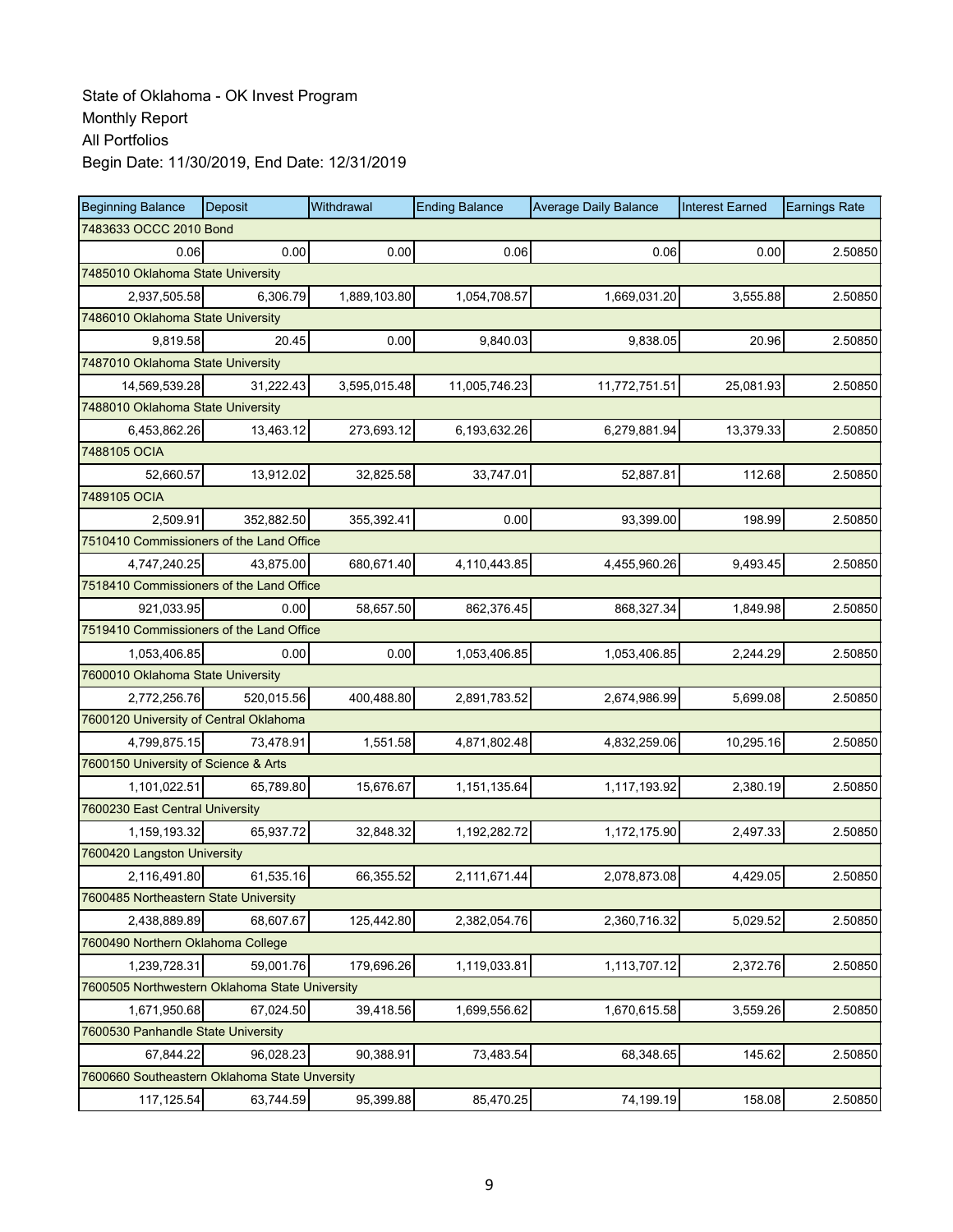| <b>Beginning Balance</b>                       | Deposit      | Withdrawal   | <b>Ending Balance</b> | <b>Average Daily Balance</b> | <b>Interest Earned</b> | <b>Earnings Rate</b> |  |  |
|------------------------------------------------|--------------|--------------|-----------------------|------------------------------|------------------------|----------------------|--|--|
| 7600665 Southwestern Oklahoma State University |              |              |                       |                              |                        |                      |  |  |
| 3,022,122.63                                   | 63,548.00    | 364.79       | 3,085,305.84          | 3,046,392.37                 | 6,490.36               | 2.50850              |  |  |
| 7600760 University of Oklahoma                 |              |              |                       |                              |                        |                      |  |  |
| 4,082,430.90                                   | 522,652.38   | 0.00         | 4,605,083.28          | 4,288,830.21                 | 9,137.38               | 2.50850              |  |  |
| 7650010 Oklahoma State University              |              |              |                       |                              |                        |                      |  |  |
| 3,379,414.05                                   | 137,874.73   | 966,226.93   | 2,551,061.85          | 2,633,075.53                 | 5,609.79               | 2.50850              |  |  |
| 7650120 University of Central Oklahoma         |              |              |                       |                              |                        |                      |  |  |
| 1,193,039.87                                   | 24,606.25    | 0.00         | 1,217,646.12          | 1,203,833.64                 | 2,564.78               | 2.50850              |  |  |
| 7650150 University of Science & Arts           |              |              |                       |                              |                        |                      |  |  |
| 380,262.66                                     | 22,913.48    | 0.00         | 403,176.14            | 389,527.48                   | 829.89                 | 2.50850              |  |  |
| 7650230 East Central University                |              |              |                       |                              |                        |                      |  |  |
| 1,948,587.23                                   | 26,220.56    | 50,013.89    | 1,924,793.90          | 1,933,646.17                 | 4,119.65               | 2.50850              |  |  |
| 7650420 Langston University                    |              |              |                       |                              |                        |                      |  |  |
| 1,913,132.54                                   | 104,838.01   | 319,877.20   | 1,698,093.35          | 1,653,136.53                 | 3,522.02               | 2.50850              |  |  |
| 7650485 Northeastern State University          |              |              |                       |                              |                        |                      |  |  |
| 852,672.95                                     | 39,088.84    | 8,019.86     | 883,741.93            | 872,124.17                   | 1,858.07               | 2.50850              |  |  |
| 7650490 Northern Oklahoma College              |              |              |                       |                              |                        |                      |  |  |
| 2,342,655.29                                   | 168,767.83   | 206,992.57   | 2,304,430.55          | 2,296,166.09                 | 4,892.00               | 2.50850              |  |  |
| 7650505 Northwestern Oklahoma State University |              |              |                       |                              |                        |                      |  |  |
| 781,345.95                                     | 1.688.47     | 57,934.74    | 725,099.68            | 741,929.11                   | 1,580.69               | 2.50850              |  |  |
| 7650530 Panhandle State University             |              |              |                       |                              |                        |                      |  |  |
| 137,180.71                                     | 22,438.78    | 44, 161. 72  | 115,457.77            | 114,761.19                   | 244.50                 | 2.50850              |  |  |
| 7650660 Southeastern Oklahoma State Unversity  |              |              |                       |                              |                        |                      |  |  |
| 21,585.03                                      | 22,188.42    | 19,691.61    | 24,081.84             | 16,220.27                    | 34.56                  | 2.50850              |  |  |
| 7650665 Southwestern Oklahoma State University |              |              |                       |                              |                        |                      |  |  |
| 1,474,481.01                                   | 22,148.00    | 20,102.18    | 1,476,526.83          | 1,468,387.82                 | 3,128.41               | 2.50850              |  |  |
| 7650760 University of Oklahoma                 |              |              |                       |                              |                        |                      |  |  |
| 2,791,738.55                                   | 277,366.45   | 0.00         | 3,069,105.00          | 2,901,936.38                 | 6,182.60               | 2.50850              |  |  |
| 7700040 Department of Agriculture              |              |              |                       |                              |                        |                      |  |  |
| 10,807,916.47                                  | 22,509.66    | 0.00         | 10,830,426.13         | 10,828,247.78                | 23,069.66              | 2.50850              |  |  |
| 7700041 Western Oklahoma State College         |              |              |                       |                              |                        |                      |  |  |
| 389,528.15                                     | 762,308.76   | 153,199.97   | 998,636.94            | 982,326.87                   | 2,092.85               | 2.50850              |  |  |
| 7700131 Department of Corrections              |              |              |                       |                              |                        |                      |  |  |
| 19,997,501.01                                  | 1,800,850.97 | 2,190,147.26 | 19,608,204.72         | 19,625,091.52                | 41,811.39              | 2.50850              |  |  |
| 7700240 Eastern Oklahoma State College         |              |              |                       |                              |                        |                      |  |  |
| 915,552.63                                     | 187,871.52   | 105,279.29   | 998,144.86            | 943,564.42                   | 2,010.27               | 2.50850              |  |  |
| 7700340 State Health Department                |              |              |                       |                              |                        |                      |  |  |
| 0.00                                           | 1,032,844.81 | 1,032,844.81 | 0.00                  | 166,259.07                   | 354.22                 | 2.50850              |  |  |
| 7700461 Rogers State College                   |              |              |                       |                              |                        |                      |  |  |
| 4,129,251.03                                   | 2,541,321.86 | 1,517,226.08 | 5,153,346.81          | 4,255,865.99                 | 9,067.15               | 2.50850              |  |  |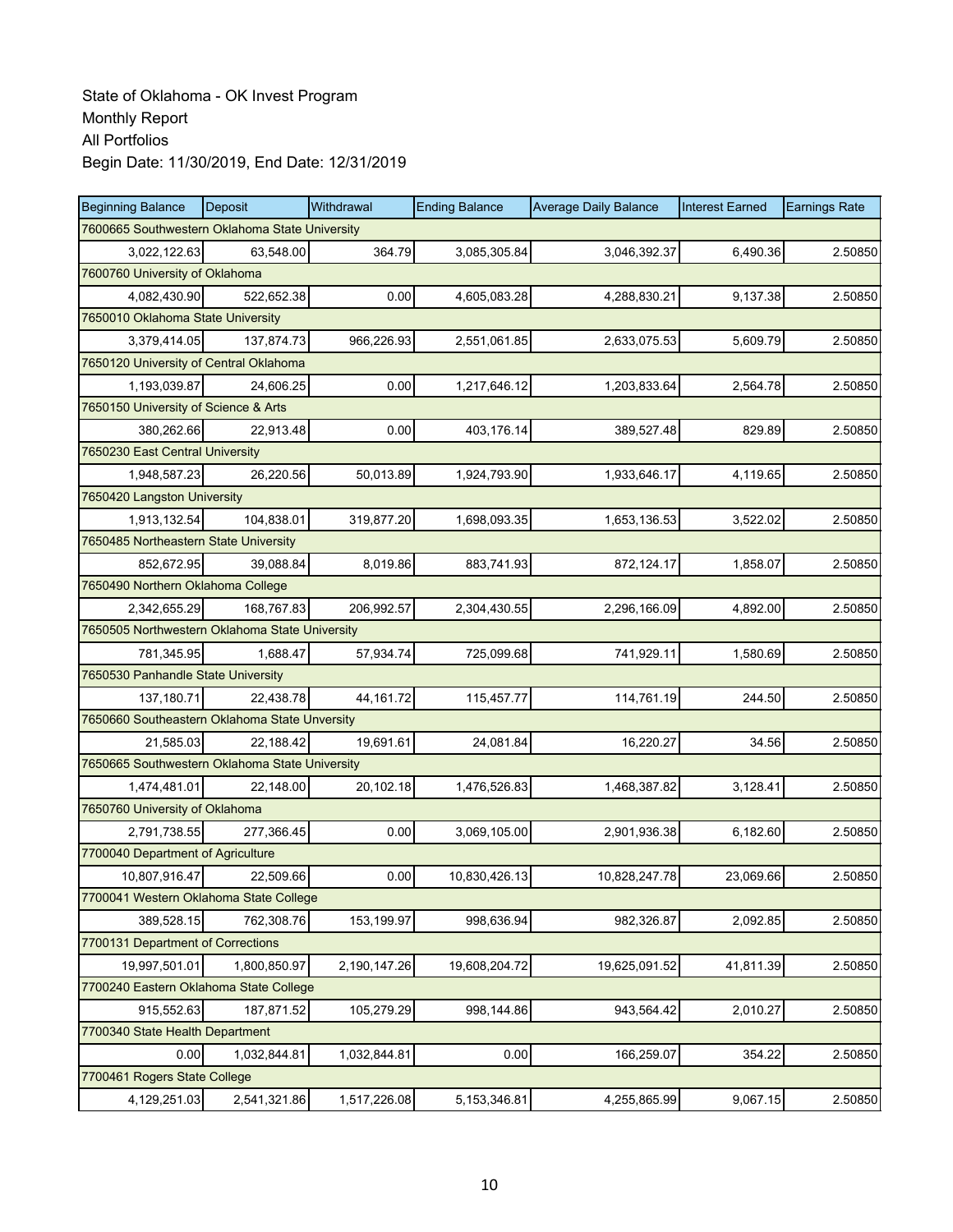| <b>Beginning Balance</b>                        | <b>Deposit</b> | Withdrawal       | <b>Ending Balance</b> | <b>Average Daily Balance</b> | <b>Interest Earned</b> | <b>Earnings Rate</b> |  |  |  |
|-------------------------------------------------|----------------|------------------|-----------------------|------------------------------|------------------------|----------------------|--|--|--|
| 7700490 Northern Oklahoma College               |                |                  |                       |                              |                        |                      |  |  |  |
| 1,151,343.10                                    | 1,898,585.39   | 1,179,812.63     | 1,870,115.86          | 1,032,048.30                 | 2,198.79               | 2.50850              |  |  |  |
| 7700606 Ardmore Higher Education Center         |                |                  |                       |                              |                        |                      |  |  |  |
| 234,106.85                                      | 489.86         | 4,203.69         | 230,393.02            | 231,788.86                   | 493.83                 | 2.50850              |  |  |  |
| 7700633 Oklahoma City Community College         |                |                  |                       |                              |                        |                      |  |  |  |
| 6,900,191.67                                    | 2,253,374.61   | 1,007,102.48     | 8,146,463.80          | 7,785,471.11                 | 16,587.00              | 2.50850              |  |  |  |
| 7700660 Southeastern Oklahoma State University  |                |                  |                       |                              |                        |                      |  |  |  |
| 14,456,809.15                                   | 1,826,685.10   | 10,167,096.82    | 6,116,397.43          | 6,549,149.94                 | 13,953.01              | 2.50850              |  |  |  |
| 7700760 University of Oklahoma                  |                |                  |                       |                              |                        |                      |  |  |  |
| 101,137,784.47                                  | 9,996,778.36   | 48,072,339.33    | 63,062,223.50         | 75,021,291.87                | 159,833.38             | 2.50850              |  |  |  |
| 7700830 Department of Human Services            |                |                  |                       |                              |                        |                      |  |  |  |
| 1,788,845.98                                    | 379,659.74     | 465,674.05       | 1,702,831.67          | 1,802,929.98                 | 3,841.15               | 2.50850              |  |  |  |
| 7701010 Oklahoma State University               |                |                  |                       |                              |                        |                      |  |  |  |
| 1,377,739.72                                    | 31,876,699.19  | 28,746,520.46    | 4,507,918.45          | 5,398,917.03                 | 11,502.43              | 2.50850              |  |  |  |
| 7701091 Building Bond Commission Administrative |                |                  |                       |                              |                        |                      |  |  |  |
| 3.03                                            | 0.01           | 0.00             | 3.04                  | 3.04                         | 0.01                   | 2.50850              |  |  |  |
| 7701150 University of Science & Arts            |                |                  |                       |                              |                        |                      |  |  |  |
| 3,693,091.63                                    | 66,601.03      | 690,429.67       | 3,069,262.99          | 3,272,395.99                 | 6,971.86               | 2.50850              |  |  |  |
| 7701165 Connors State College                   |                |                  |                       |                              |                        |                      |  |  |  |
| 542,665.82                                      | 806,459.18     | 865,944.83       | 483,180.17            | 536,843.82                   | 1,143.75               | 2.50850              |  |  |  |
| 7701400 Office of Juvenile Affairs              |                |                  |                       |                              |                        |                      |  |  |  |
| 18,671.45                                       | 6,987.54       | 6,243.10         | 19,415.89             | 18,259.74                    | 38.90                  | 2.50850              |  |  |  |
| 7701480 Northeasten Oklahoma A&M College        |                |                  |                       |                              |                        |                      |  |  |  |
| 695,846.58                                      | 597,471.09     | 756,483.60       | 536,834.07            | 628,113.24                   | 1,338.20               | 2.50850              |  |  |  |
| 7701605 Regents for Higher Education            |                |                  |                       |                              |                        |                      |  |  |  |
| 34,320,155.27                                   | 695,597.56     | 627,540.75       | 34,388,212.08         | 34,129,201.96                | 72,712.50              | 2.50850              |  |  |  |
| 7701650 Department of Veteran Affairs           |                |                  |                       |                              |                        |                      |  |  |  |
| 650,138.44                                      | 148,305.78     | 60,110.79        | 738,333.43            | 721,380.85                   | 1.536.91               | 2.50850              |  |  |  |
| 7701770 OUHSC                                   |                |                  |                       |                              |                        |                      |  |  |  |
| 470,729,591.10                                  | 54,576,460.85  | 44, 146, 362. 48 | 481,159,689.47        | 480,796,312.12               | 1,024,339.84           | 2.50850              |  |  |  |
| 7701805 Department of Rehabilitation Services   |                |                  |                       |                              |                        |                      |  |  |  |
| 148,340.43                                      | 10,202.64      | 11,260.30        | 147,282.77            | 150,569.59                   | 320.79                 | 2.50850              |  |  |  |
| 7701865 Workers Compensation Commission         |                |                  |                       |                              |                        |                      |  |  |  |
| 6,721,171.64                                    | 12,651.08      | 2,119.11         | 6,731,703.61          | 6,732,412.36                 | 14,343.45              | 2.50850              |  |  |  |
| 7702120 University of Central Oklahoma          |                |                  |                       |                              |                        |                      |  |  |  |
| 14,041,044.09                                   | 3,111,796.96   | 2,901,530.74     | 14,251,310.31         | 14,829,653.05                | 31,594.68              | 2.50850              |  |  |  |
| 7702650 Department of Veteran Affairs           |                |                  |                       |                              |                        |                      |  |  |  |
| 514,070.37                                      | 201,902.64     | 182,206.38       | 533,766.63            | 552,589.53                   | 1,177.30               | 2.50850              |  |  |  |
| 7703650 Department of Veteran Affairs           |                |                  |                       |                              |                        |                      |  |  |  |
| 511,994.42                                      | 204,526.11     | 165,362.16       | 551,158.37            | 544,912.17                   | 1,160.94               | 2.50850              |  |  |  |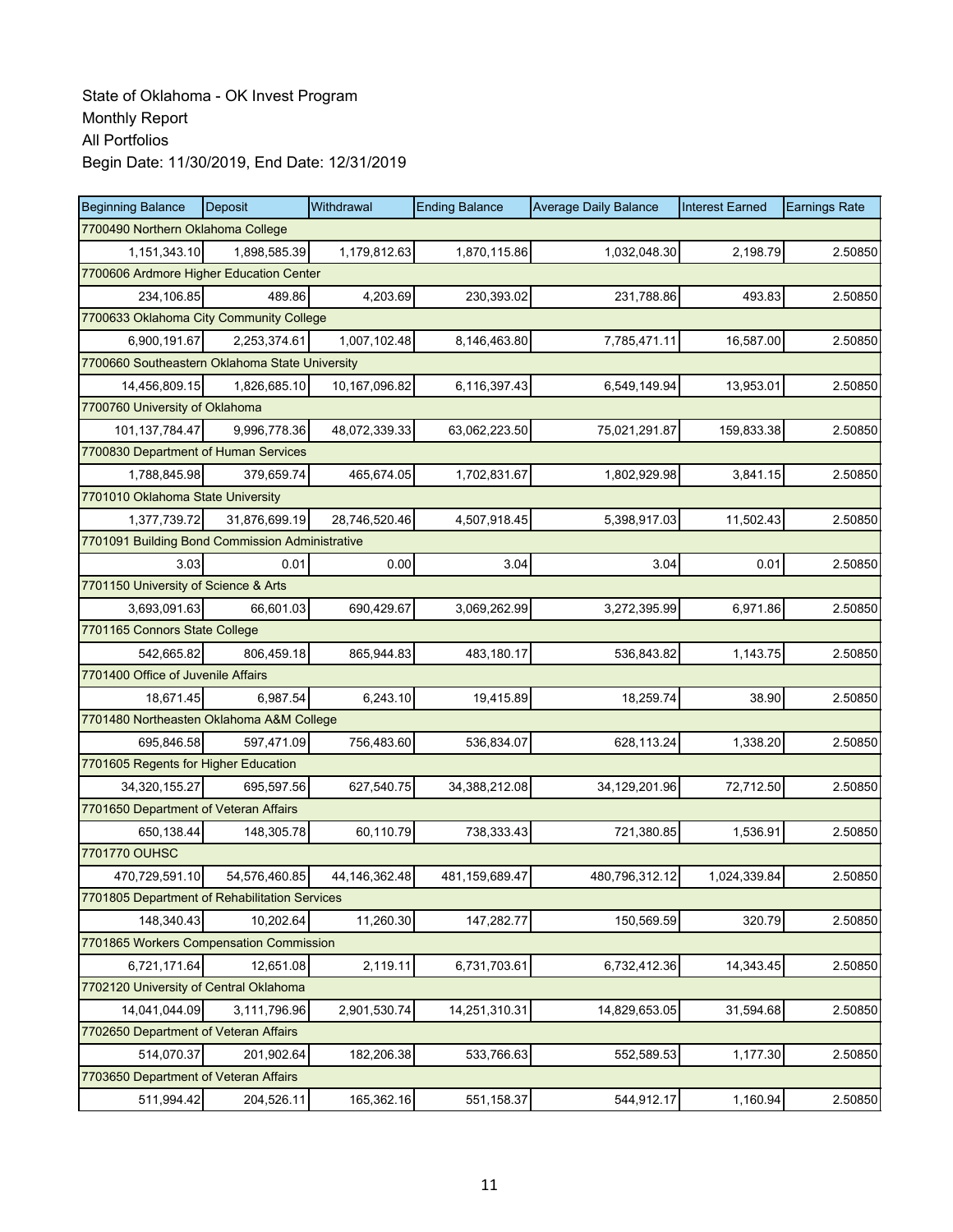| <b>Beginning Balance</b>                       | Deposit                               | Withdrawal   | <b>Ending Balance</b> | <b>Average Daily Balance</b> | <b>Interest Earned</b> | <b>Earnings Rate</b> |  |  |  |  |
|------------------------------------------------|---------------------------------------|--------------|-----------------------|------------------------------|------------------------|----------------------|--|--|--|--|
| 7704120 University of Central Oklahoma         |                                       |              |                       |                              |                        |                      |  |  |  |  |
| 10,756.48                                      | 1,113,671.07                          | 534,165.62   | 590,261.93            | 476,873.41                   | 1,015.98               | 2.50850              |  |  |  |  |
|                                                | 7704650 Department of Veteran Affairs |              |                       |                              |                        |                      |  |  |  |  |
| 518,468.60                                     | 145,660.06                            | 128,566.12   | 535,562.54            | 537,661.60                   | 1,145.49               | 2.50850              |  |  |  |  |
| 7704865 Workers Compensation Commission        |                                       |              |                       |                              |                        |                      |  |  |  |  |
| 47,947.72                                      | 99.86                                 | 0.00         | 48,047.58             | 48,037.92                    | 102.35                 | 2.50850              |  |  |  |  |
| 7705505 Northwestern Oklahoma State University |                                       |              |                       |                              |                        |                      |  |  |  |  |
| 27,780.49                                      | 974,901.72                            | 822,100.27   | 180,581.94            | 199,909.34                   | 425.91                 | 2.50850              |  |  |  |  |
| 7705650 Department of Veteran Affairs          |                                       |              |                       |                              |                        |                      |  |  |  |  |
| 554,681.93                                     | 116,139.99                            | 112,424.34   | 558,397.58            | 589,771.97                   | 1,256.51               | 2.50850              |  |  |  |  |
| 7705675 Self Insurance Guaranty Fund           |                                       |              |                       |                              |                        |                      |  |  |  |  |
| 1,566,673.01                                   | 0.00                                  | 9,754.61     | 1,556,918.40          | 1,559,331.68                 | 3,322.17               | 2.50850              |  |  |  |  |
| 7705865 Workers Compensation Commission        |                                       |              |                       |                              |                        |                      |  |  |  |  |
| 37.047.26                                      | 77.16                                 | 0.00         | 37,124.42             | 37,116.95                    | 79.08                  | 2.50850              |  |  |  |  |
| 7706452 CMHC, Rep payee account                |                                       |              |                       |                              |                        |                      |  |  |  |  |
| 8,096.52                                       | 116.86                                | 90.00        | 8,123.38              | 8,135.94                     | 17.33                  | 2.50850              |  |  |  |  |
| 7706650 Department of Veteran Affairs          |                                       |              |                       |                              |                        |                      |  |  |  |  |
| 121,377.65                                     | 61,249.35                             | 55,705.48    | 126,921.52            | 134,958.09                   | 287.53                 | 2.50850              |  |  |  |  |
| 7706750 Tulsa Community College                |                                       |              |                       |                              |                        |                      |  |  |  |  |
| 822,858.03                                     | 779,629.41                            | 851,260.38   | 751,227.06            | 826,404.65                   | 1,760.66               | 2.50850              |  |  |  |  |
| 7706865 OK Workers Comp Commission             |                                       |              |                       |                              |                        |                      |  |  |  |  |
| 333,562.63                                     | 694.71                                | 0.00         | 334,257.34            | 334,190.11                   | 711.99                 | 2.50850              |  |  |  |  |
| 7707452 CMHC, Rep payee account                |                                       |              |                       |                              |                        |                      |  |  |  |  |
| 77,558.25                                      | 81,510.17                             | 28,652.29    | 130,416.13            | 118,018.85                   | 251.44                 | 2.50850              |  |  |  |  |
| 7707605 Regents for Higher Education           |                                       |              |                       |                              |                        |                      |  |  |  |  |
| 2,680,614.73                                   | 8,844,152.42                          | 9,532,478.52 | 1,992,288.63          | 4,019,679.04                 | 8,563.95               | 2.50850              |  |  |  |  |
| 7707650 Department of Veteran Affairs          |                                       |              |                       |                              |                        |                      |  |  |  |  |
| 340,660.49                                     | 101,394.86                            | 79,928.38    | 362,126.97            | 365,779.07                   | 779.29                 | 2.50850              |  |  |  |  |
| 7707865 OK Workers Comp Commission             |                                       |              |                       |                              |                        |                      |  |  |  |  |
| 73,144.02                                      | 152.34                                | 0.00         | 73,296.36             | 73,281.62                    | 156.13                 | 2.50850              |  |  |  |  |
| 7708108 Carl Albert State College              |                                       |              |                       |                              |                        |                      |  |  |  |  |
| 6,461,092.57                                   | 1,378,396.70                          | 936,965.01   | 6,902,524.26          | 6,437,638.38                 | 13,715.43              | 2.50850              |  |  |  |  |
| 7708605 Regents for Higher Education           |                                       |              |                       |                              |                        |                      |  |  |  |  |
| 901,076.31                                     | 1,884.40                              | 4,641.67     | 898,319.04            | 900,831.84                   | 1,919.23               | 2.50850              |  |  |  |  |
| 7709605 Regents for Higher Education           |                                       |              |                       |                              |                        |                      |  |  |  |  |
| 2,455,034.29                                   | 241,100.20                            | 6,900.00     | 2,689,234.49          | 2,623,936.66                 | 5,590.32               | 2.50850              |  |  |  |  |
| 7710350 Oklahoma Historical Society            |                                       |              |                       |                              |                        |                      |  |  |  |  |
| 1,258,033.15                                   | 2,620.11                              | 0.00         | 1,260,653.26          | 1,260,399.70                 | 2,685.29               | 2.50850              |  |  |  |  |
| 7710452 Oklahoma Department of Mental Health   |                                       |              |                       |                              |                        |                      |  |  |  |  |
| 1,591,982.94                                   | 11,545.83                             | 183.64       | 1,603,345.13          | 1,602,187.30                 | 3,413.47               | 2.50850              |  |  |  |  |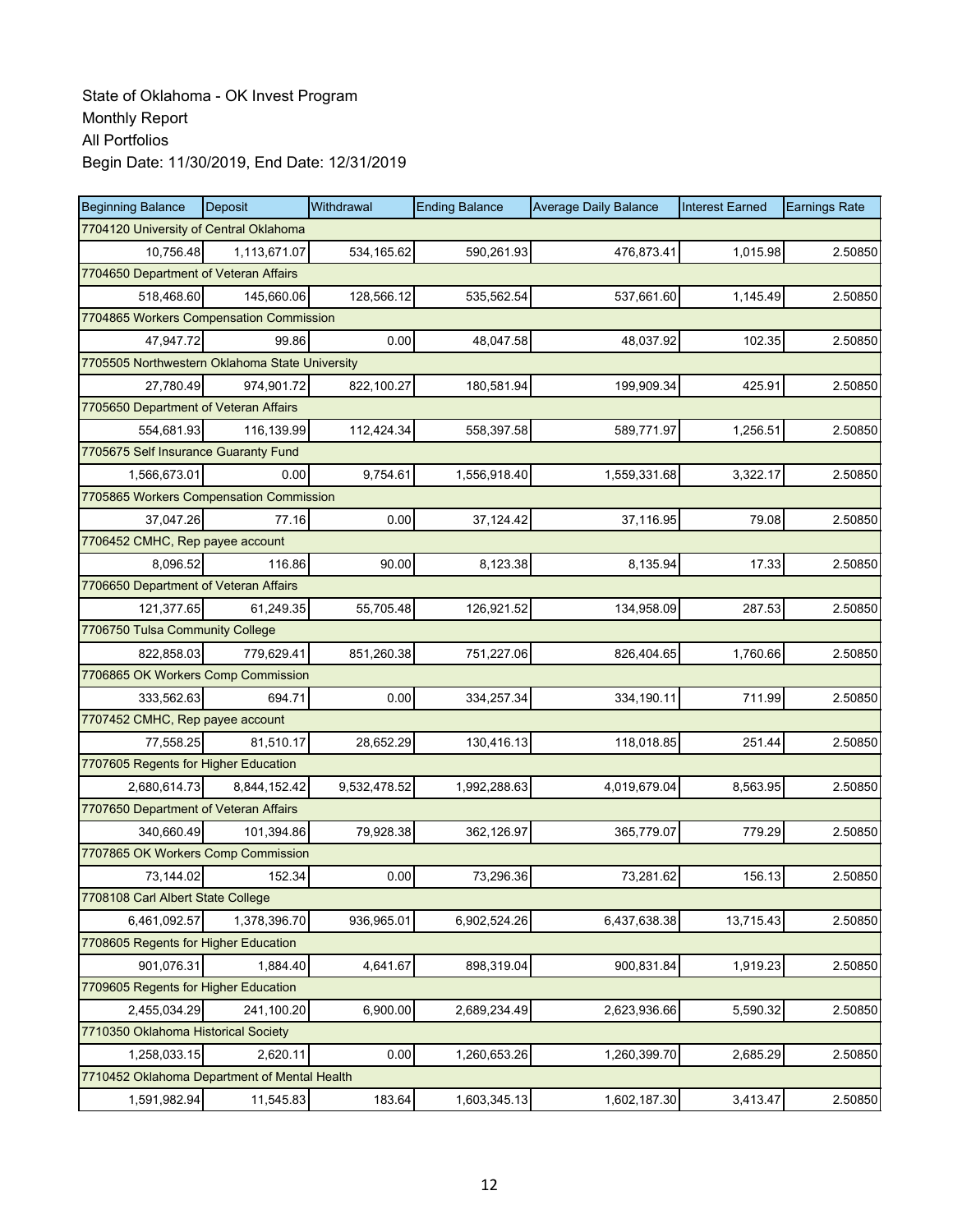| <b>Beginning Balance</b>                    | <b>Deposit</b> | Withdrawal   | <b>Ending Balance</b> | <b>Average Daily Balance</b> | <b>Interest Earned</b> | <b>Earnings Rate</b> |  |  |
|---------------------------------------------|----------------|--------------|-----------------------|------------------------------|------------------------|----------------------|--|--|
| 7710605 Regents for Higher Education        |                |              |                       |                              |                        |                      |  |  |
| 2,143,065.58                                | 41,841.53      | 551.00       | 2,184,356.11          | 2,172,762.57                 | 4,629.09               | 2.50850              |  |  |
| 7711185 Corporation Commission              |                |              |                       |                              |                        |                      |  |  |
| 75,827,619.19                               | 1,950,591.03   | 673,995.73   | 77,104,214.49         | 75,525,973.92                | 160,908.60             | 2.50850              |  |  |
| 7711420 Langston University                 |                |              |                       |                              |                        |                      |  |  |
| 3,973,980.14                                | 2,356.00       | 2,750,040.91 | 1,226,295.23          | 2,008,622.20                 | 4,279.38               | 2.50850              |  |  |
| 7711452 Griffin Memorial Hospital Rep Payee |                |              |                       |                              |                        |                      |  |  |
| 44,097.20                                   | 541.33         | 96.05        | 44,542.48             | 44, 133. 12                  | 94.03                  | 2.50850              |  |  |
| 7711605 Regents for Higher Education        |                |              |                       |                              |                        |                      |  |  |
| 806,862.58                                  | 1,668.18       | 0.00         | 808,530.76            | 808,369.32                   | 1,722.24               | 2.50850              |  |  |
| 7712605 Regents for Higher Education        |                |              |                       |                              |                        |                      |  |  |
| 135,550.06                                  | 283.71         | 0.00         | 135,833.77            | 135,806.31                   | 289.34                 | 2.50850              |  |  |
| 7713605 Regents for Higher Education        |                |              |                       |                              |                        |                      |  |  |
| 49,439,843.29                               | 95.888.39      | 0.00         | 49,535,731.68         | 49,526,452.16                | 105,516.45             | 2.50850              |  |  |
| 7714605 Regents for Higher Education        |                |              |                       |                              |                        |                      |  |  |
| 12,612,157.44                               | 170,673.41     | 110,219.00   | 12,672,611.85         | 12,677,060.27                | 27,008.56              | 2.50850              |  |  |
| 7715605 Regents for Higher Education        |                |              |                       |                              |                        |                      |  |  |
| 478,116.84                                  | 995.77         | 0.00         | 479,112.61            | 479,016.25                   | 1,020.55               | 2.50850              |  |  |
| 7718605 Regents for Higher Education        |                |              |                       |                              |                        |                      |  |  |
| 7,194,804.95                                | 1,228,011.29   | 1,010,044.67 | 7,412,771.57          | 7,186,528.49                 | 15,310.95              | 2.50850              |  |  |
| 7719605 Regents for Higher Education        |                |              |                       |                              |                        |                      |  |  |
| 36,555.88                                   | 156.10         | 0.00         | 36,711.98             | 36,683.97                    | 78.16                  | 2.50850              |  |  |
| 7723623 Seminole State College              |                |              |                       |                              |                        |                      |  |  |
| 263,433.63                                  | 170,393.40     | 152,893.63   | 280,933.40            | 264,928.88                   | 564.43                 | 2.50850              |  |  |
| 7725100 Cameron University                  |                |              |                       |                              |                        |                      |  |  |
| 3,266,175.34                                | 365,670.95     | 470,786.39   | 3,161,059.90          | 3,274,878.55                 | 6,977.15               | 2.50850              |  |  |
| 7730230 East Central University             |                |              |                       |                              |                        |                      |  |  |
| 7,633,388.39                                | 338,911.51     | 1,501,548.47 | 6,470,751.43          | 6,848,834.83                 | 14,591.49              | 2.50850              |  |  |
| 7730830 Department of Human Services        |                |              |                       |                              |                        |                      |  |  |
| 280,567.47                                  | 2,126.34       | 0.00         | 282,693.81            | 281,343.97                   | 599.41                 | 2.50850              |  |  |
| 7740605 Regents for Higher Education        |                |              |                       |                              |                        |                      |  |  |
| 17,077,146.55                               | 7,370,009.11   | 5,248,366.54 | 19,198,789.12         | 17,409,368.86                | 37,090.78              | 2.50850              |  |  |
| 7741241 Redlands Community College          |                |              |                       |                              |                        |                      |  |  |
| 1,591,184.18                                | 166,227.95     | 107,303.22   | 1,650,108.91          | 1,609,260.00                 | 3,428.54               | 2.50850              |  |  |
| 7745605 Regents for Higher Education        |                |              |                       |                              |                        |                      |  |  |
| 1,276,712.26                                | 14,556.16      | 0.00         | 1,291,268.42          | 1,287,785.50                 | 2,743.64               | 2.50850              |  |  |
| 7747470 Murray State College                |                |              |                       |                              |                        |                      |  |  |
| 5,727,850.06                                | 1,172,626.14   | 660,187.84   | 6,240,288.36          | 5,313,300.23                 | 11,320.02              | 2.50850              |  |  |
| 7750350 Oklahoma Historical Society         |                |              |                       |                              |                        |                      |  |  |
| 1,203,526.70                                | 2,247.56       | 23,088.01    | 1,182,686.25          | 1,193,766.64                 | 2,543.33               | 2.50850              |  |  |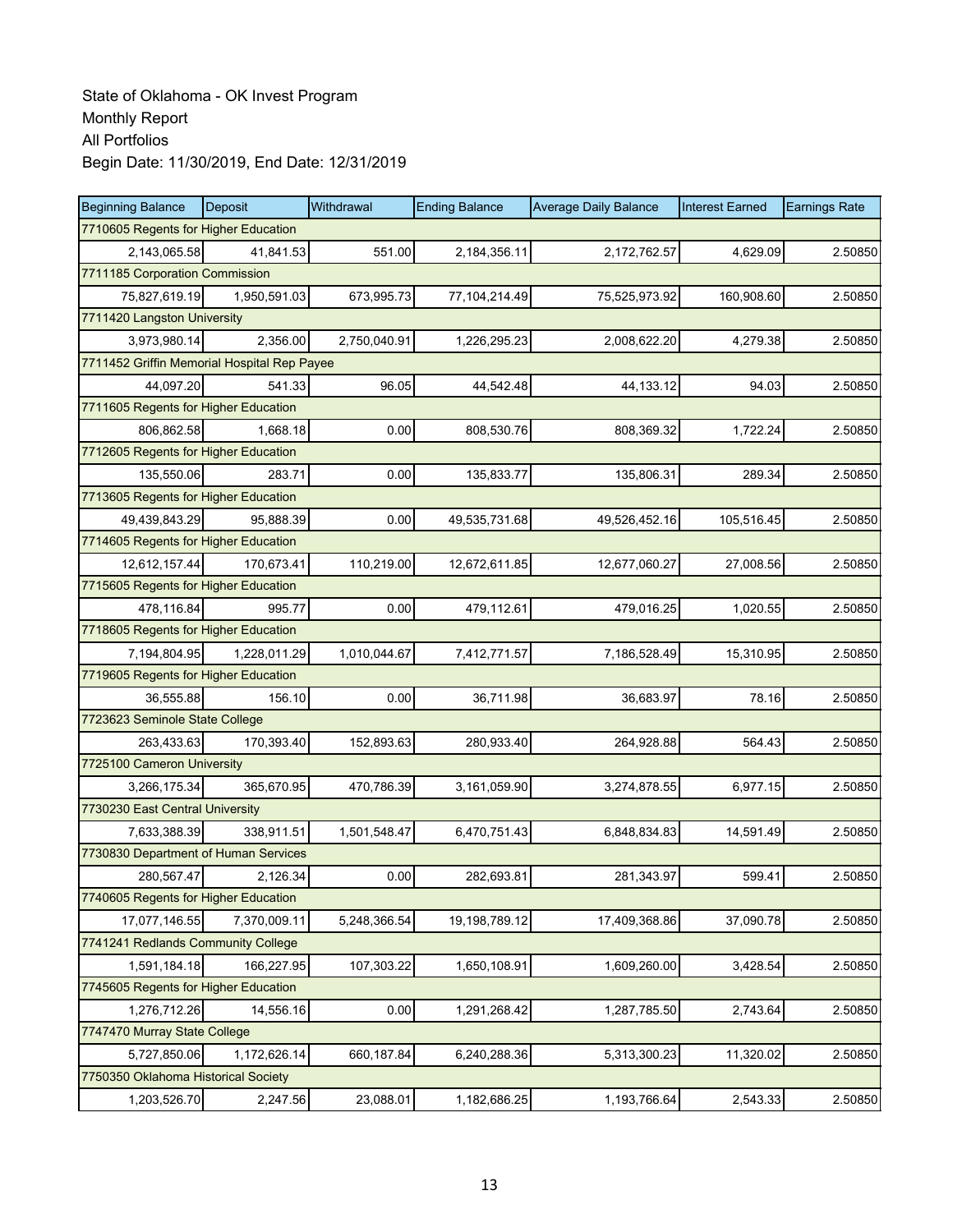| <b>Beginning Balance</b>                       | Deposit      | Withdrawal   | <b>Ending Balance</b> | <b>Average Daily Balance</b> | <b>Interest Earned</b> | <b>Earnings Rate</b> |  |  |
|------------------------------------------------|--------------|--------------|-----------------------|------------------------------|------------------------|----------------------|--|--|
| 7750531 Rose State College                     |              |              |                       |                              |                        |                      |  |  |
| 12,410,469.51                                  | 303,103.03   | 279,862.83   | 12,433,709.71         | 12,418,218.12                | 26,457.10              | 2.50850              |  |  |
| 7751485 Northeastern State University          |              |              |                       |                              |                        |                      |  |  |
| 19,087,884.06                                  | 2.000.00     | 3,347,631.89 | 15,742,252.17         | 16,781,462.24                | 35,753.02              | 2.50850              |  |  |
| 7752485 Northeastern State University          |              |              |                       |                              |                        |                      |  |  |
| 2,871,726.47                                   | 5.980.79     | 0.00         | 2,877,707.26          | 2,877,128.47                 | 6,129.74               | 2.50850              |  |  |
| 7765665 Southwestern Oklahoma State University |              |              |                       |                              |                        |                      |  |  |
| 4,983,929.28                                   | 12,865.88    | 956,734.94   | 4,040,060.22          | 4,421,690.66                 | 9,420.44               | 2.50850              |  |  |
| 7790041 Western Oklahoma State University      |              |              |                       |                              |                        |                      |  |  |
| 87,829.73                                      | 119.12       | 29,220.63    | 58,728.22             | 72,324.59                    | 154.09                 | 2.50850              |  |  |
| 7790230 East Central University                |              |              |                       |                              |                        |                      |  |  |
| 382,293.59                                     | 313,829.13   | 317,086.85   | 379,035.87            | 299,294.98                   | 637.65                 | 2.50850              |  |  |
| 7790241 Redlands Community College             |              |              |                       |                              |                        |                      |  |  |
| 53,231.64                                      | 110,751.19   | 27,781.79    | 136,201.04            | 124,434.45                   | 265.11                 | 2.50850              |  |  |
| 7790470 Murray State College                   |              |              |                       |                              |                        |                      |  |  |
| 56,028.91                                      | 203,020.38   | 48,847.12    | 210,202.17            | 135,165.02                   | 287.97                 | 2.50850              |  |  |
| 7790485 Northeastern State University          |              |              |                       |                              |                        |                      |  |  |
| 1,956,172.04                                   | 627,366.89   | 551,790.13   | 2,031,748.80          | 1,843,645.65                 | 3,927.90               | 2.50850              |  |  |
| 7790490 Northern Oklahoma College              |              |              |                       |                              |                        |                      |  |  |
| 886,781.51                                     | 200,468.51   | 178,082.93   | 909,167.09            | 834,267.34                   | 1,777.41               | 2.50850              |  |  |
| 7790660 Southeastern State University          |              |              |                       |                              |                        |                      |  |  |
| 9,382.98                                       | 420,492.39   | 415,971.35   | 13,904.02             | 46,152.91                    | 98.33                  | 2.50850              |  |  |
| 7790665 Southwestern Oklahoma State University |              |              |                       |                              |                        |                      |  |  |
| 946,756.63                                     | 379,898.19   | 671,591.85   | 655,062.97            | 557,606.12                   | 1,187.98               | 2.50850              |  |  |
| 7805370 OIFA                                   |              |              |                       |                              |                        |                      |  |  |
| 104.22                                         | 0.22         | 0.00         | 104.44                | 104.42                       | 0.22                   | 2.50850              |  |  |
| 7823740 OCIA 2008B Reserve Fund                |              |              |                       |                              |                        |                      |  |  |
| 663.10                                         | 1.38         | 0.00         | 664.48                | 664.35                       | 1.42                   | 2.50850              |  |  |
| 7845740 OCIA 2008A Sinking Fund                |              |              |                       |                              |                        |                      |  |  |
| 4,702.74                                       | 9.79         | 0.00         | 4,712.53              | 4,711.58                     | 10.04                  | 2.50850              |  |  |
| 7846740 OCIA 2008B Sinking Fund                |              |              |                       |                              |                        |                      |  |  |
| 1,018.52                                       | 2.12         | 0.00         | 1,020.64              | 1,020.43                     | 2.17                   | 2.50850              |  |  |
| 7847740 OSF Building Project Fund              |              |              |                       |                              |                        |                      |  |  |
| 7,430.78                                       | 15.48        | 0.00         | 7,446.26              | 7,444.76                     | 15.86                  | 2.50850              |  |  |
| 7848740 OSF Building Project Fund              |              |              |                       |                              |                        |                      |  |  |
| 84,130.10                                      | 0.00         | 0.00         | 84,130.10             | 84,130.10                    | 179.24                 | 2.50850              |  |  |
| 7849740 OCIA 2009A Sinking Fund                |              |              |                       |                              |                        |                      |  |  |
| 61,381.92                                      | 0.00         | 0.00         | 61,381.92             | 61,381.92                    | 130.77                 | 2.50850              |  |  |
| 7851740 OCIA                                   |              |              |                       |                              |                        |                      |  |  |
| 5,390,613.82                                   | 2,839,562.63 | 0.00         | 8,230,176.45          | 6,925,469.63                 | 14,754.76              | 2.50850              |  |  |